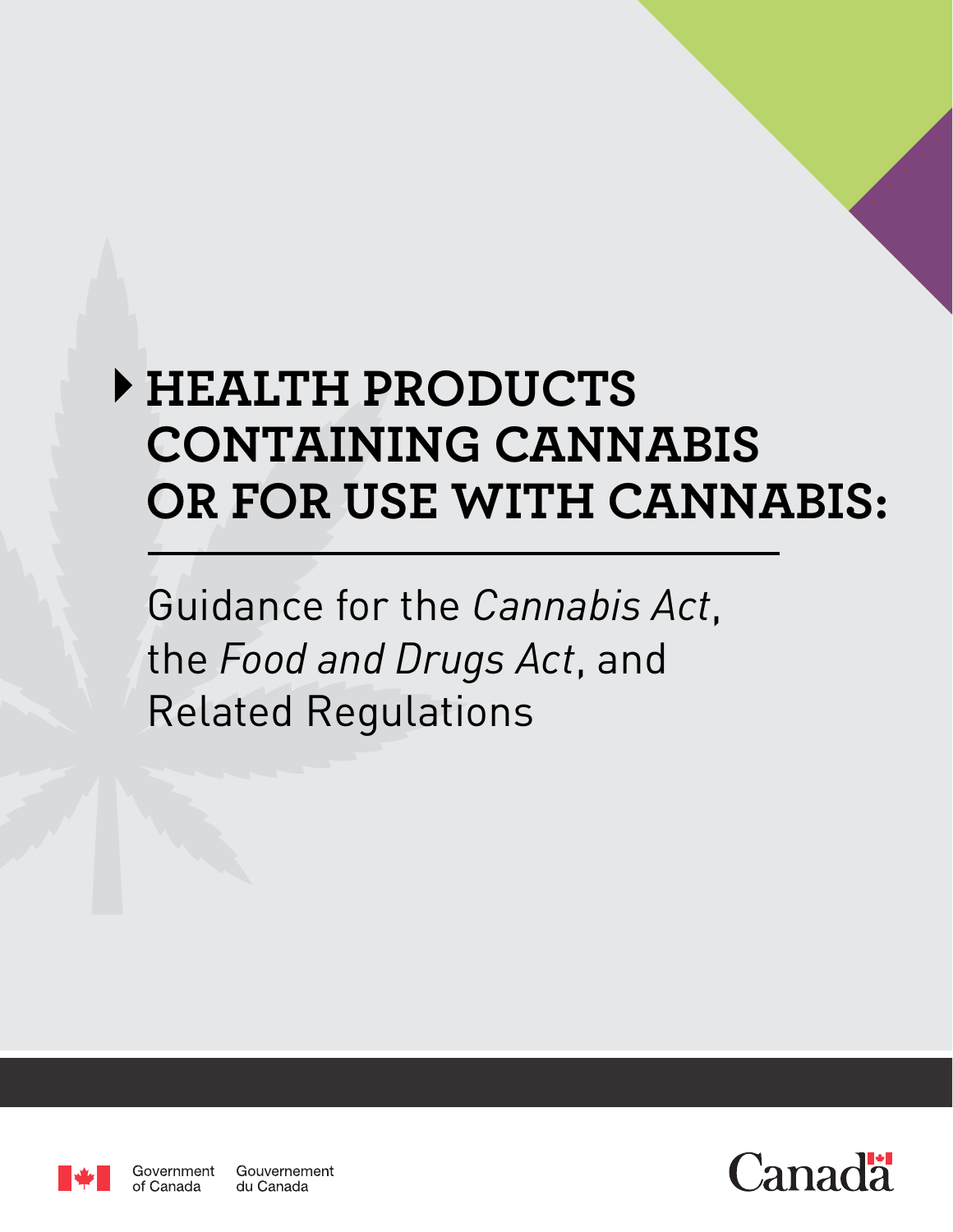#### **Health Canada is the federal department responsible for helping the people of Canada maintain and improve their**

**health.** Health Canada is committed to improving the lives of all of Canada's people and to making this country's population among the healthiest in the world as measured by longevity, lifestyle and effective use of the public health care system.

Également disponible en français sous le titre :

Les produits de santé contenant du cannabis ou à utiliser avec du cannabis : Lignes directrices pour la Loi sur le cannabis, la Loi sur les aliments et drogues, et les règlements connexes

To obtain additional information, please contact:

Health Canada Address Locator 0900C2 Ottawa, ON K1A 0K9 Tel.: 613-957-2991 Toll free: 1-866-225-0709 Fax: 613-941-5366 TTY: 1-800-465-7735 E-mail: [hc.publications-publications.sc@canada.ca](mailto:hc.publications-publications.sc%40canada.ca?subject=)

© Her Majesty the Queen in Right of Canada, as represented by the Minister of Health, 2018

Publication date: July 2018

This publication may be reproduced for personal or internal use only without permission provided the source is fully acknowledged.

Cat.: H164-238/2018E-PDF ISBN: 978-0-660-27117-0 Pub.: 180165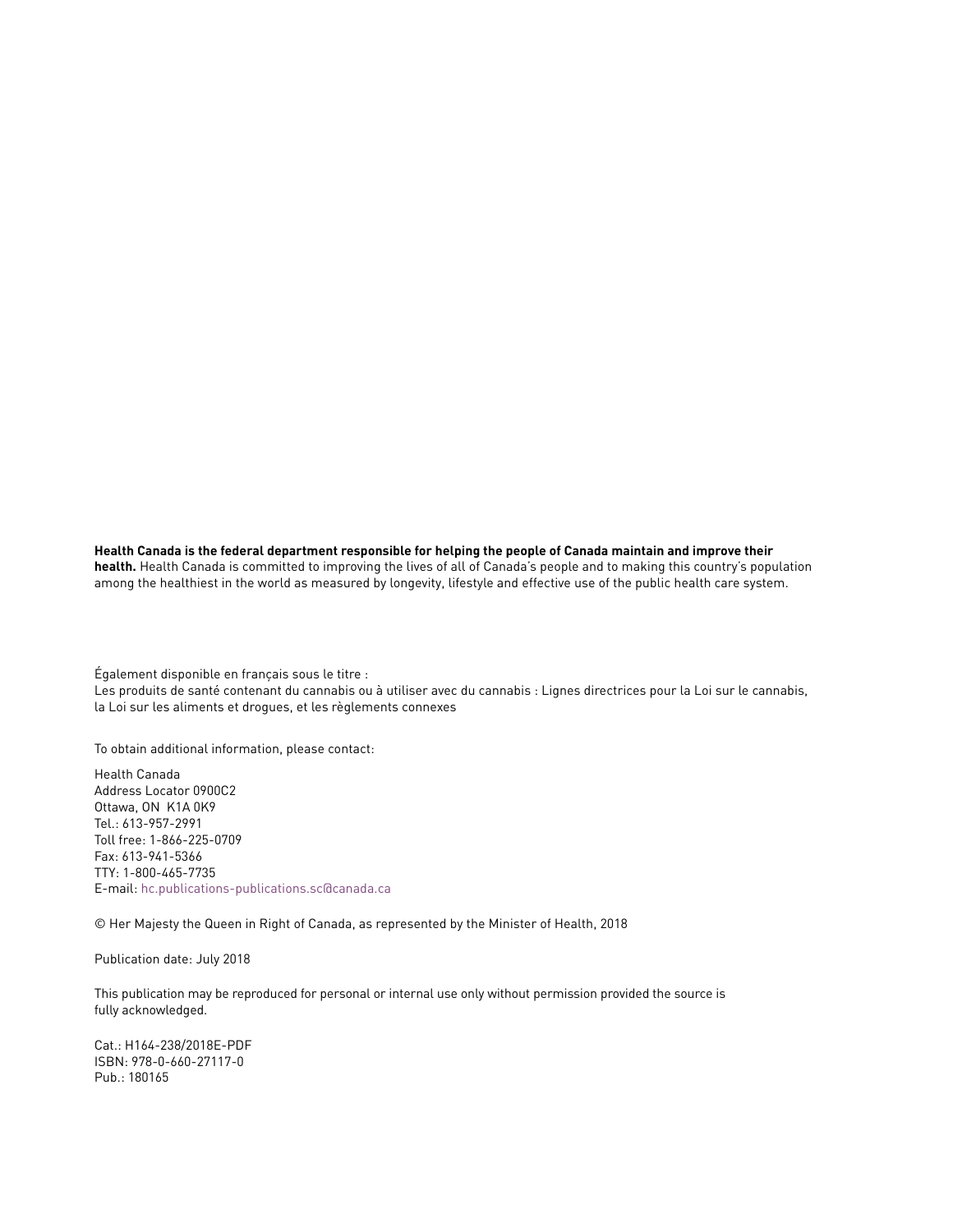This guide sets out the regulatory framework for health products containing cannabis or for use with cannabis that are approved under the *Food and Drugs Act*. This framework includes requirements for licensed activities under the *Cannabis Act* and the *Food and Drugs Act* and their respective regulations, rules that apply to the health products themselves, and obligations for certain healthcare professionals. Further information about the process to obtain the relevant licences can be requested from Health Canada.

Health Canada is committed to protecting personal information as well as confidential business information that is under its control. Ensuring the confidentiality, integrity, and availability of information is essential to government decision making and the delivery of services and Health Canada recognizes that the protection of this information is an essential element in maintaining public trust in government. There may be instances where personal and/or confidential business information contained in applications made to Health Canada may be disclosed, however only as required or permitted by law.

In addition to protecting your personal information, the *Privacy Act* gives you the right to request access to and correct your personal information. For more information about these rights, or about our privacy practices, please contact Privacy Coordinator at 613-946-3179 or [privacy-vie.privee@hc-sc.gc.ca](mailto:privacy-vie.privee%40hc-sc.gc.ca?subject=). You also have the right to file a complaint with the Privacy Commissioner of Canada if you think your personal information has been handled improperly.

*Disclaimer:* This document should be read in conjunction with relevant sections of the *Cannabis Act,* the *Food and Drugs Act* and their respective regulations. In the case of any discrepancies between this document and the legislation, the latter shall prevail.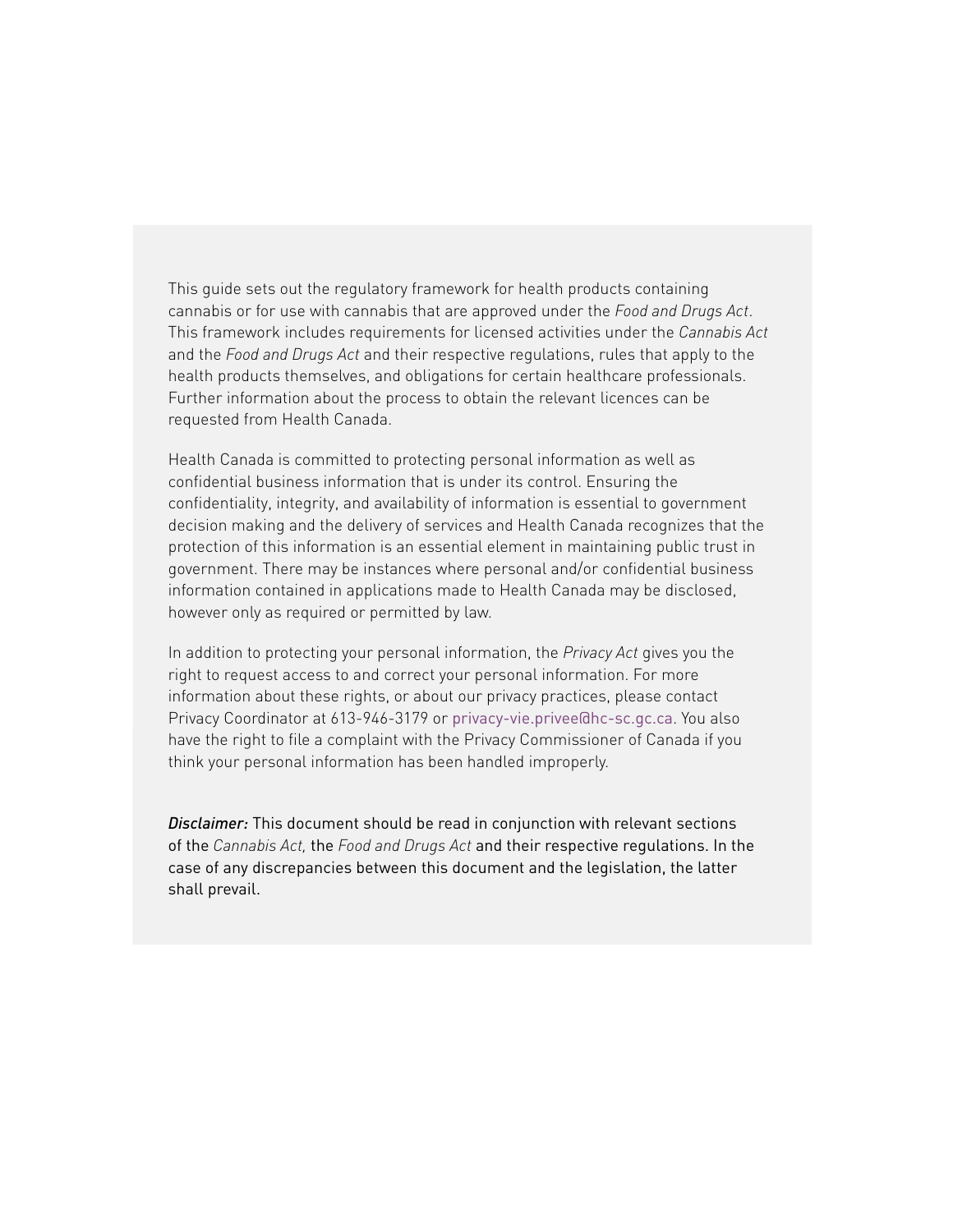# **TABLE OF CONTENTS**

|                                                                                                        | Health products containing cannabis or for use with cannabis:                                                                                                                                                                                                                                                                                                                                                                                                                                                                                                                                                                                                                          |                           |  |  |
|--------------------------------------------------------------------------------------------------------|----------------------------------------------------------------------------------------------------------------------------------------------------------------------------------------------------------------------------------------------------------------------------------------------------------------------------------------------------------------------------------------------------------------------------------------------------------------------------------------------------------------------------------------------------------------------------------------------------------------------------------------------------------------------------------------|---------------------------|--|--|
| Guidance for the Cannabis Act, the Food and Drugs Act, and related regulations and a summan same set 1 |                                                                                                                                                                                                                                                                                                                                                                                                                                                                                                                                                                                                                                                                                        |                           |  |  |
| 1.                                                                                                     | 1.1<br>1.2<br>1.3<br>Scope and Application. The contract of the contract of the contract of the contract of the contract of the contract of the contract of the contract of the contract of the contract of the contract of the contract of the con<br>1.4                                                                                                                                                                                                                                                                                                                                                                                                                             | 2<br>$\sqrt{3}$<br>3      |  |  |
| $\mathbf{2}$                                                                                           | <b>HEALTH RESEARCH AND CLINICAL TRIALS WITH CANNABIS And Algebra Linical Contract Property</b><br>2.1<br>Research Licences under the Cannabis Act (and a subset of a sensing of a set of a set of a set of a<br>2.2                                                                                                                                                                                                                                                                                                                                                                                                                                                                    | 10                        |  |  |
| 3                                                                                                      | PRE-MARKET EVALUATION OF HEALTH PRODUCTS UNDER THE FDA. 8<br>3.1<br>Prescription Drug Listing and Impacts (All Albert Albert Albert Albert Albert Albert Albert Albert Albert Albert Albert Albert Albert Albert Albert Albert Albert Albert Albert Albert Albert Albert Albert Albert Albert Albe<br>3.2<br>Prescription Drug Submissions (for human or veterinary use). The substitution of the state of the<br>3.3<br>3.4<br>Veterinary Health Products (Alberta Alberta Alberta Alberta Alberta Alberta Alberta Alberta Alberta Alberta Alb<br>3.5<br>Medical Device Licence Applications with a subset of the subset of the set of the set of the set of the set of<br>3.6<br>3.7 | 9<br>10<br>12<br>13<br>13 |  |  |
| 4                                                                                                      | 4.1<br>4.2<br>Cannabis Drug Licence Requirements (Fig. 1991) (1991) (Fig. 1991) (Fig. 1991) (Fig. 1991) (Fig. 1991)<br>Authorizations for Sale (Both Louis Louis Louis Louis Louis Louis Louis Louis Louis Louis 18<br>4.3                                                                                                                                                                                                                                                                                                                                                                                                                                                             | 17<br>17                  |  |  |
| 5.                                                                                                     | <b>CANNABIS ACT RESTRICTIONS AND AUTHORIZATIONS</b><br>5.1<br>Prescription Drugs (for human or veterinary use) Albert Albert Albert Albert Albert Albert Albert Albert Alber<br>5.2<br>5.3<br>5.4<br>Medical Devices (Fig. 1996) and the contract of the contract of the contract of the contract of the contract of the contract of the contract of the contract of the contract of the contract of the contract of the contract o                                                                                                                                                                                                                                                    | 19<br>20                  |  |  |
| 6                                                                                                      | 6.1<br>6.2<br>6.3<br>6.4<br>6.5                                                                                                                                                                                                                                                                                                                                                                                                                                                                                                                                                                                                                                                        | 23<br>24<br>25            |  |  |
| 7                                                                                                      | 7.1                                                                                                                                                                                                                                                                                                                                                                                                                                                                                                                                                                                                                                                                                    | 26<br>27                  |  |  |
| 8                                                                                                      | ANNEX A: CANNABIS DRUG LICENCE APPLICATION DETAILS.                                                                                                                                                                                                                                                                                                                                                                                                                                                                                                                                                                                                                                    | 27                        |  |  |
| 9                                                                                                      | ANNEX B: WHERE TO REQUEST FURTHER INFORMATION And an array and array and array and array and array and the ANNEX BIOROLL AND ANNEX BEING AND AN ANNUAL ARRAY AND A LOST AND A LOST AND A LOST AND A LOST AND A LOST AND A LOST                                                                                                                                                                                                                                                                                                                                                                                                                                                         | 30                        |  |  |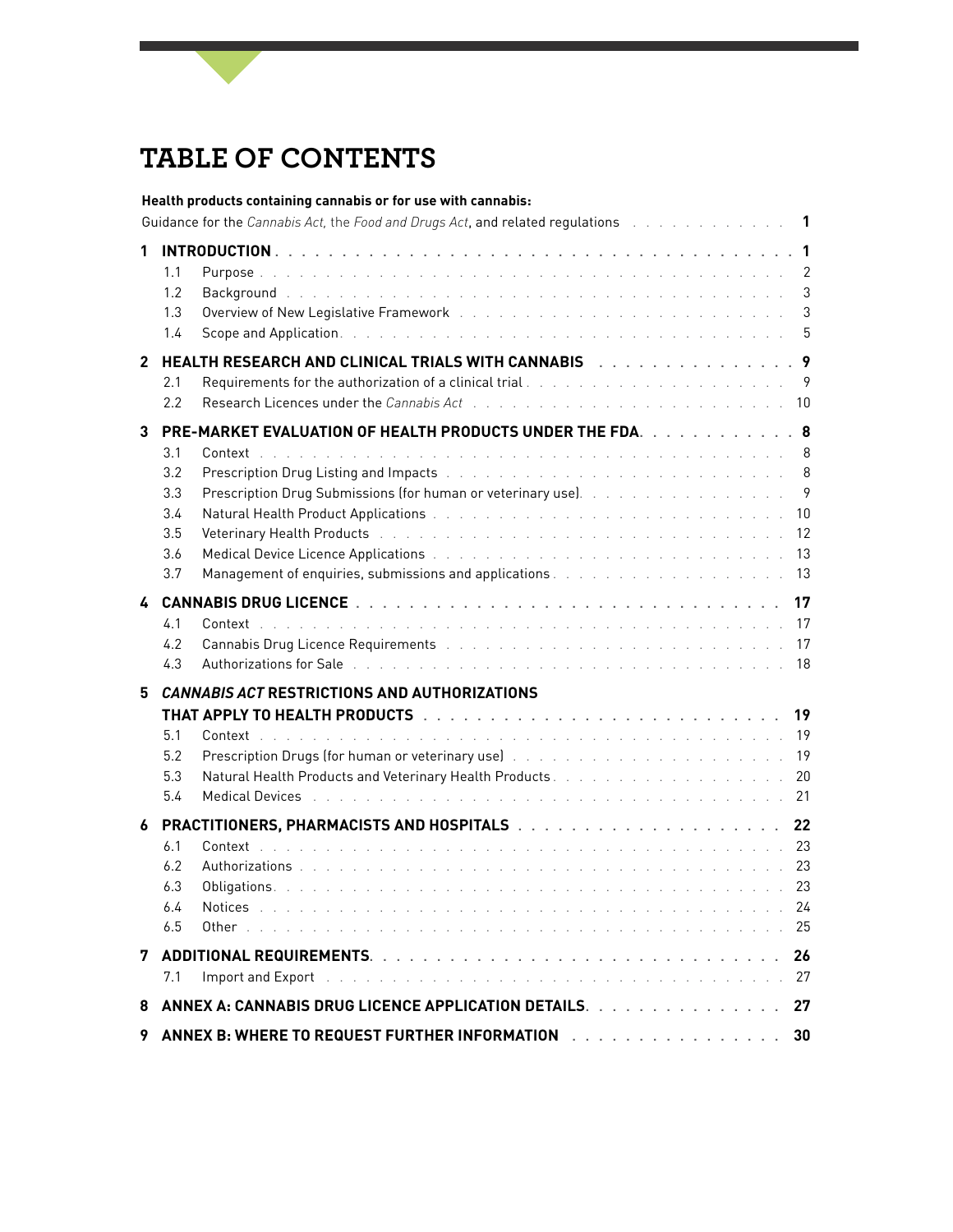# **1 INTRODUCTION**

#### 1.1 Purpose

To inform stakeholders about the regulatory framework for health products containing cannabis or for use with cannabis that are approved under the *Food and Drugs Act.* This framework includes requirements for licensed activities, rules that apply to the health products themselves, and obligations for certain healthcare professionals.

### 1.2 Background

Prior to the coming into force of the *Cannabis Act* on October 17, 2018*,* cannabis is regulated as both a controlled substance under the *Controlled Drugs and Substances Act* (CDSA), as well as a drug under the *Food and Drugs Act* (FDA). Under this legislative framework, activities with cannabis are generally prohibited, unless authorized under certain regulations (e.g., *Access to Cannabis for Medical Purposes Regulations (ACMPR), Narcotic Control Regulations (NCR), Food and Drug Regulations,* and *Industrial Hemp Regulations (IHR))*.

Together, the CDSA and the FDA establish strict parameters for the production, possession, distribution, and sale of health products containing cannabis. Cannabis could be included in prescription drugs, subject to the same requirements as other narcotics. In addition, certain parts of the cannabis plant that generally do not contain psychoactive cannabinoids could be included in Natural Health Products (NHPs) or Veterinary Health Products (VHPs) under certain conditions.

Within this legislative framework, two prescription drugs containing cannabis and one synthetic cannabinoid have been approved for sale. Sativex contains tetrahydrocannabinol (THC) and cannabidiol (CBD), and Marinol contains THC. Sativex is available to Canadian patients, but Marinol was voluntarily withdrawn from the market by its manufacturer. Drugs containing the synthetic cannabinoid nabilone have also been approved. Nabilone, a synthetic cannabinoid which does not exist in nature, is not captured by the definition of cannabis in the *Cannabis Act*, and will remain scheduled under the CDSA as a narcotic. There are currently no authorized veterinary drugs containing cannabis.

As of March 2018, roughly 220 NHPs containing permitted parts of the cannabis plant, and no more than 10 parts per million THC, have also been approved with general health claims or for treating minor conditions. 19 VHPs containing non-viable seed derivatives (as a dried or as an extract preparation with no more than 10 parts per million THC) have also been approved with general health claims.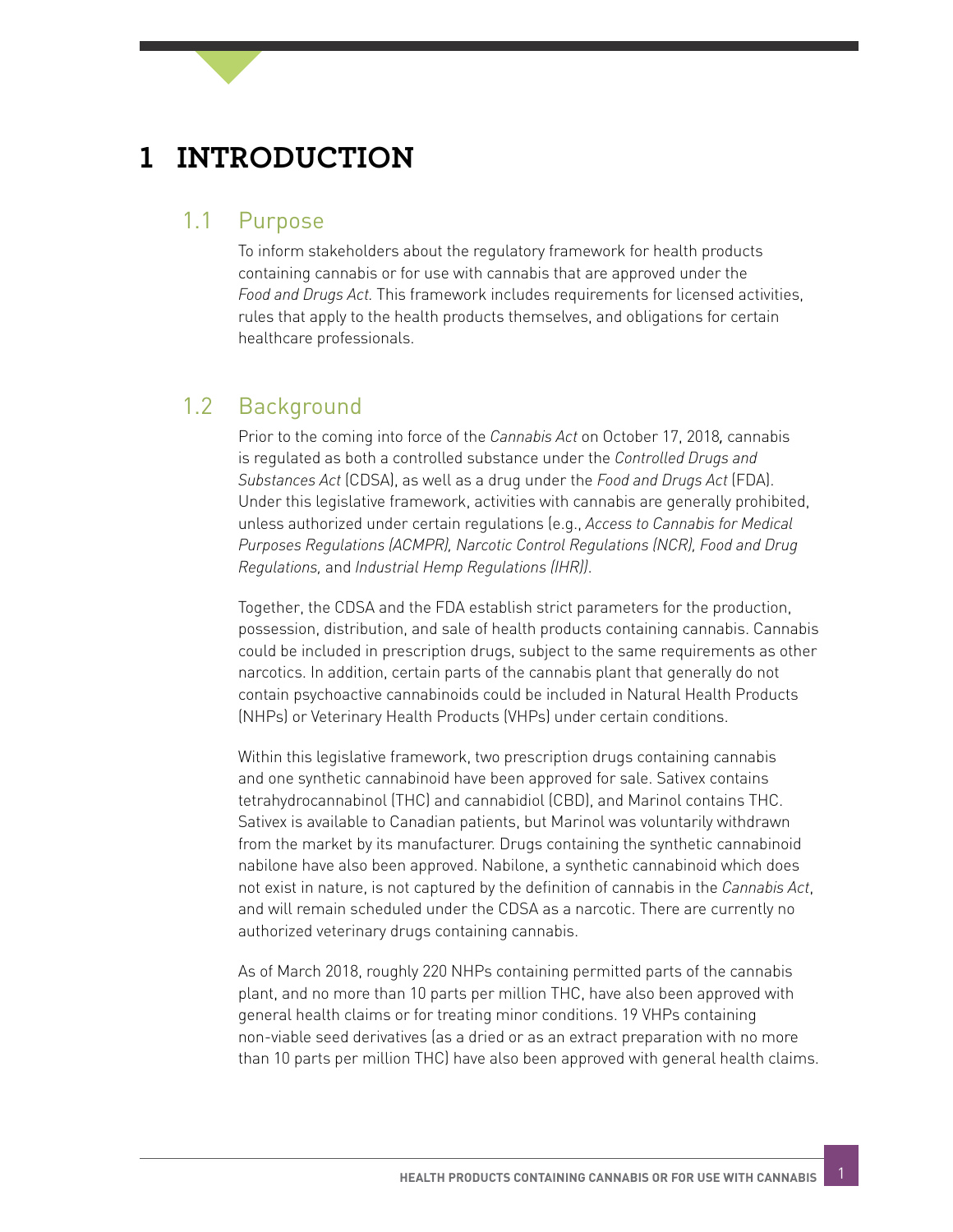### 1.3 Overview of New Legislative Framework

When the *Cannabis Act* comes into force*,* cannabis will be removed from the CDSA, and be subject to restrictions under the new legislative framework. Upon its coming into force, the *Cannabis Act* will maintain a partnership with the FDA for regulating health products that is similar to what exists between the CDSA and the FDA, achieving the distinct objectives of two pieces of legislation in a coordinated way.

The *Cannabis Act* and its regulations control the production, distribution, sale and possession of cannabis across Canada. For greater clarity, products containing cannabis can be considered to fall into one of three different categories:

- **• Cannabis for non-medical purposes**—obtained from provincially and territorially licenced sellers, with no health claims or pre-market review for safety and efficacy
- **• Cannabis for medical purposes**—obtained via a health care practitioner's authorization for human use, with no health claims or premarket review for safety and efficacy
- **• Health products containing cannabis or for use with cannabis**—products, such as prescription drugs and medical devices that are marketed with health claims and subject to a premarket authorization by Health Canada

Health products containing cannabis or for use with cannabis will remain subject to a number of requirements under the FDA to ensure appropriate controls for safety, efficacy, and quality, while separate requirements under the *Cannabis Act*  will protect against risks to public health and safety, including diversion to the illegal market.

*The Cannabis Regulations* establish a framework that allows existing health products containing cannabis or for use with cannabis to remain on the market. These regulations complement existing pathways under the FDA for the review and approval of new health products. Similar to the dual licencing requirements that exist for the production and distribution of prescription drugs with cannabis under the the CDSA and the FDA, a dual-licencing regime is being established to meet the objectives of the *Cannabis Act*. From a patient perspective, Canadians will continue to be able to access prescription drugs containing cannabis in the same way as they do now: through a prescription filled by their pharmacist.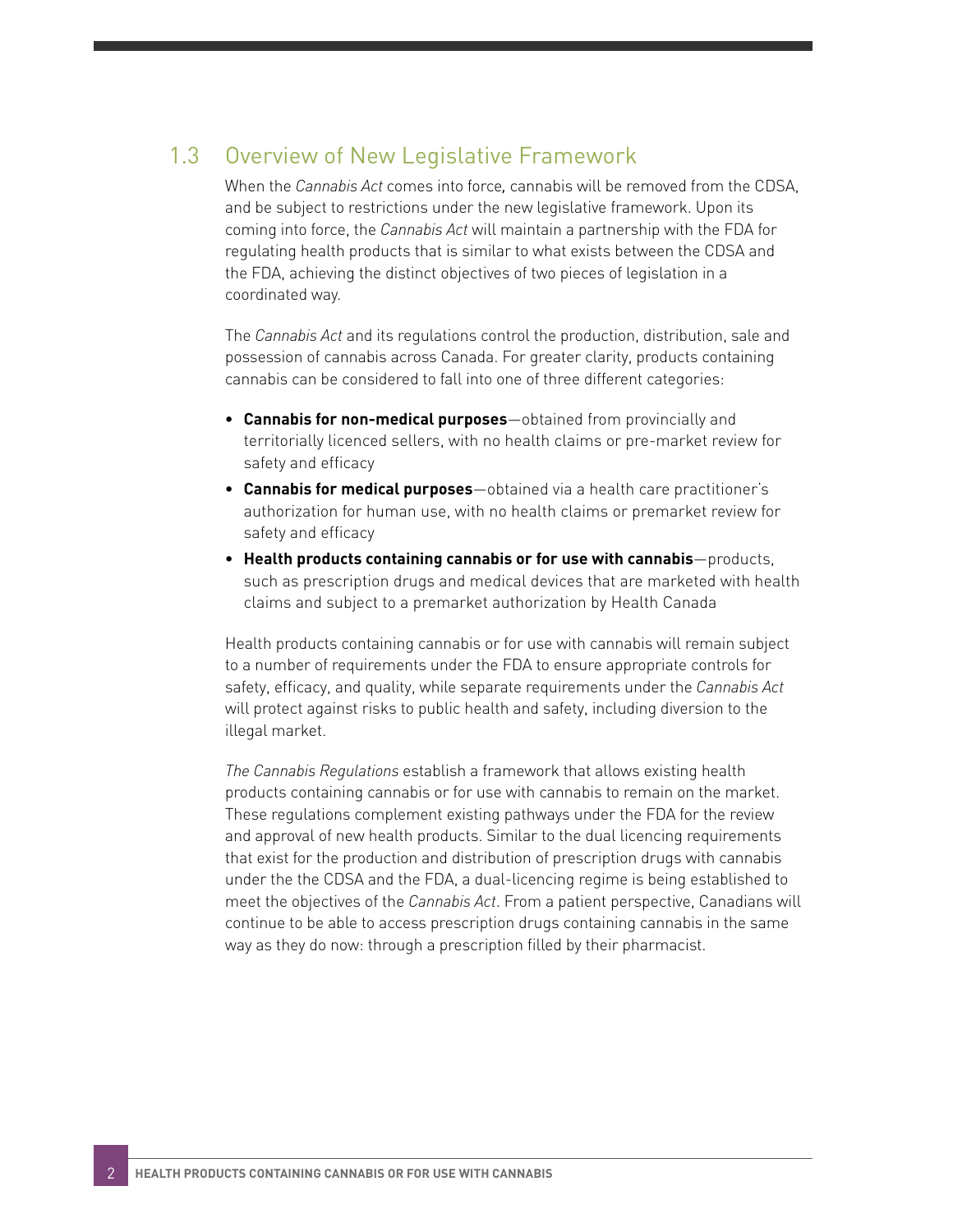| <b>Non-Medical</b><br>(Cannabis Act)                                                                                          | <b>Medical</b><br>(Cannabis Act)                                                                                        | <b>Health Products</b><br>with Cannabis<br>(Cannabis Act & FDA)                                                                                                            |
|-------------------------------------------------------------------------------------------------------------------------------|-------------------------------------------------------------------------------------------------------------------------|----------------------------------------------------------------------------------------------------------------------------------------------------------------------------|
| • Limited classes initially                                                                                                   | • Same limited classes                                                                                                  | • No restrictions on                                                                                                                                                       |
| (fresh, dried, oil, plants                                                                                                    | non-medical (fresh, dried,                                                                                              | product classes that                                                                                                                                                       |
| and seeds); edibles and                                                                                                       | oil, plants, and seeds);                                                                                                | may be approved under                                                                                                                                                      |
| concentrates                                                                                                                  | edibles and concentrates                                                                                                | FDA (e.g. dosage forms                                                                                                                                                     |
| 1 year later                                                                                                                  | 1 year later                                                                                                            | for prescription drugs)                                                                                                                                                    |
| • Health care practitioner                                                                                                    | • Health care practitioner                                                                                              | • Practitioner oversight                                                                                                                                                   |
| authorization                                                                                                                 | authorization                                                                                                           | required                                                                                                                                                                   |
| not required                                                                                                                  | required.                                                                                                               | (i.e., Rx drugs)                                                                                                                                                           |
| No pre-market review<br>$\bullet$<br>for safety, efficacy<br>• Quality and security<br>requirements under the<br>Cannabis Act | No pre-market review<br>for safety, efficacy<br>Quality and security<br>$\bullet$<br>requirements under<br>Cannabis Act | • Pre-market review<br>for safety, efficacy and<br>quality under FDA<br>Manufacturing subject<br>to quality and security<br>requirements under the<br>FDA and Cannabis Act |
| <b>CANNOT</b> make                                                                                                            | <b>CANNOT</b> make health                                                                                               | • CAN make health claims.                                                                                                                                                  |
| health claims                                                                                                                 | claims                                                                                                                  | if authorized                                                                                                                                                              |

### 1.4 Scope and Application

This document provides guidance on legislative and regulatory requirements related to health products that will be subject to both the FDA and the *Cannabis Act*. Such health products include:

- prescription drugs containing cannabis*;*
- medical devices containing cannabis or for use with cannabis;
- Natural Health Products (NHPs) containing parts of the cannabis plant permitted under the *Natural Health Products Regulations* (see section 3.4 for more details)*;* and,
- Veterinary Health Products (VHPs) containing non-viable cannabis seed derivatives that comply with the notification program under the *Food and Drug Regulations.*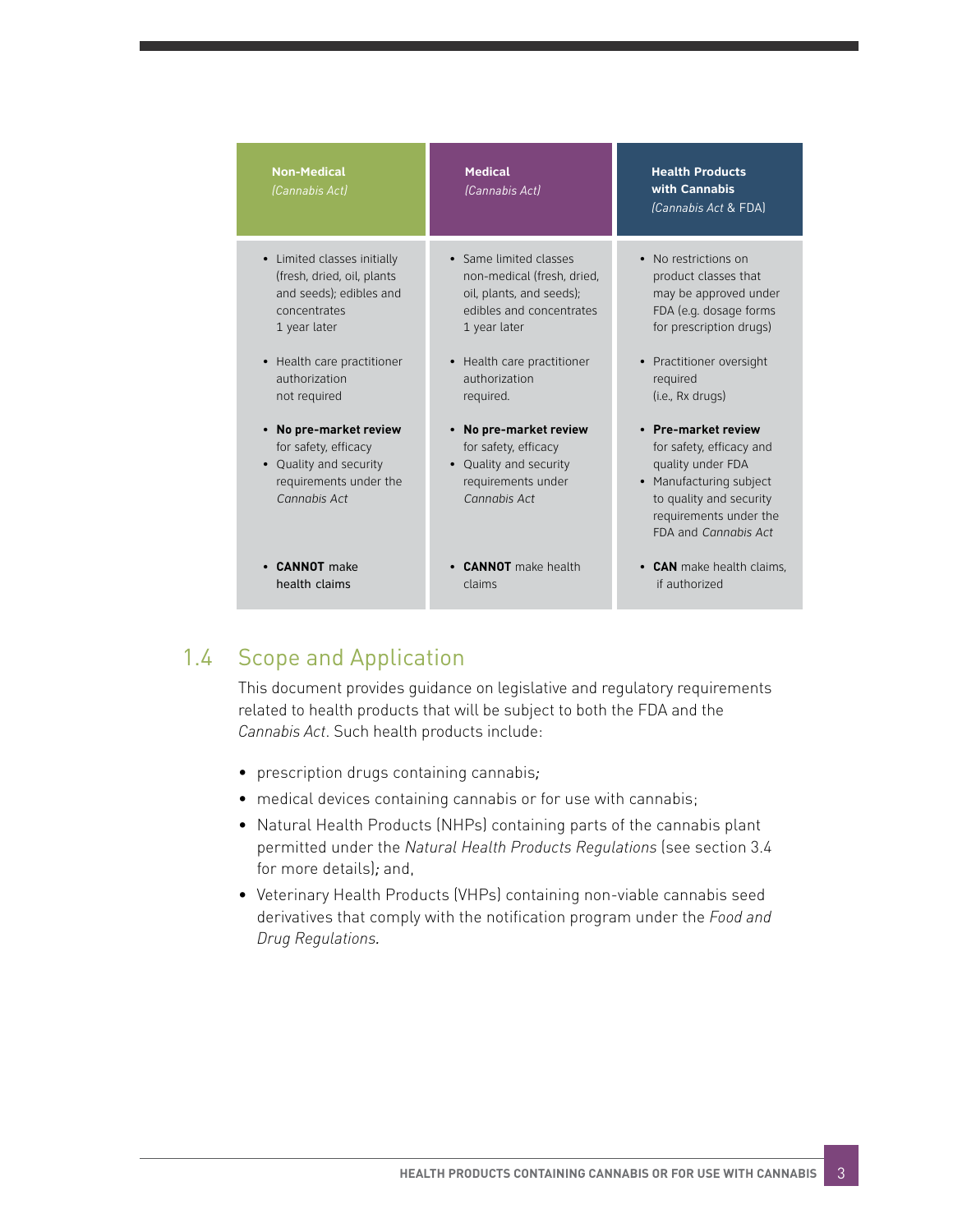It is primarily intended to support organizations and individuals who may be interested in conducting activities that require a licence under the *Cannabis Act* (e.g., production and distribution of drugs containing cannabis), and regulated parties such as pharmacists, practitioners, and individuals in charge of a hospital who are subject to certain requirements. In addition, it also supports all Canadians in understanding this regulatory framework and how it affects the health products that are available to them.

While intended to provide guidance, this document does not provide a comprehensive understanding of all licences or authorizations necessary for activities related to health products containing cannabis or for use with cannabis. The latest information regarding the legislative framework for cannabis, including related guidance documents on Health Canada's [cannabis website](https://www.canada.ca/cannabis).

Relevant regulations include:

- the *Cannabis Regulations;*
- the *Industrial Hemp Regulations;*
- the *Food and Drug Regulations;*
- the *Medical Devices Regulations;*
- the *Natural Health Products Regulations (NHPR);* and,
- the *Cannabis Exemption (Food and Drugs Act) Regulations.*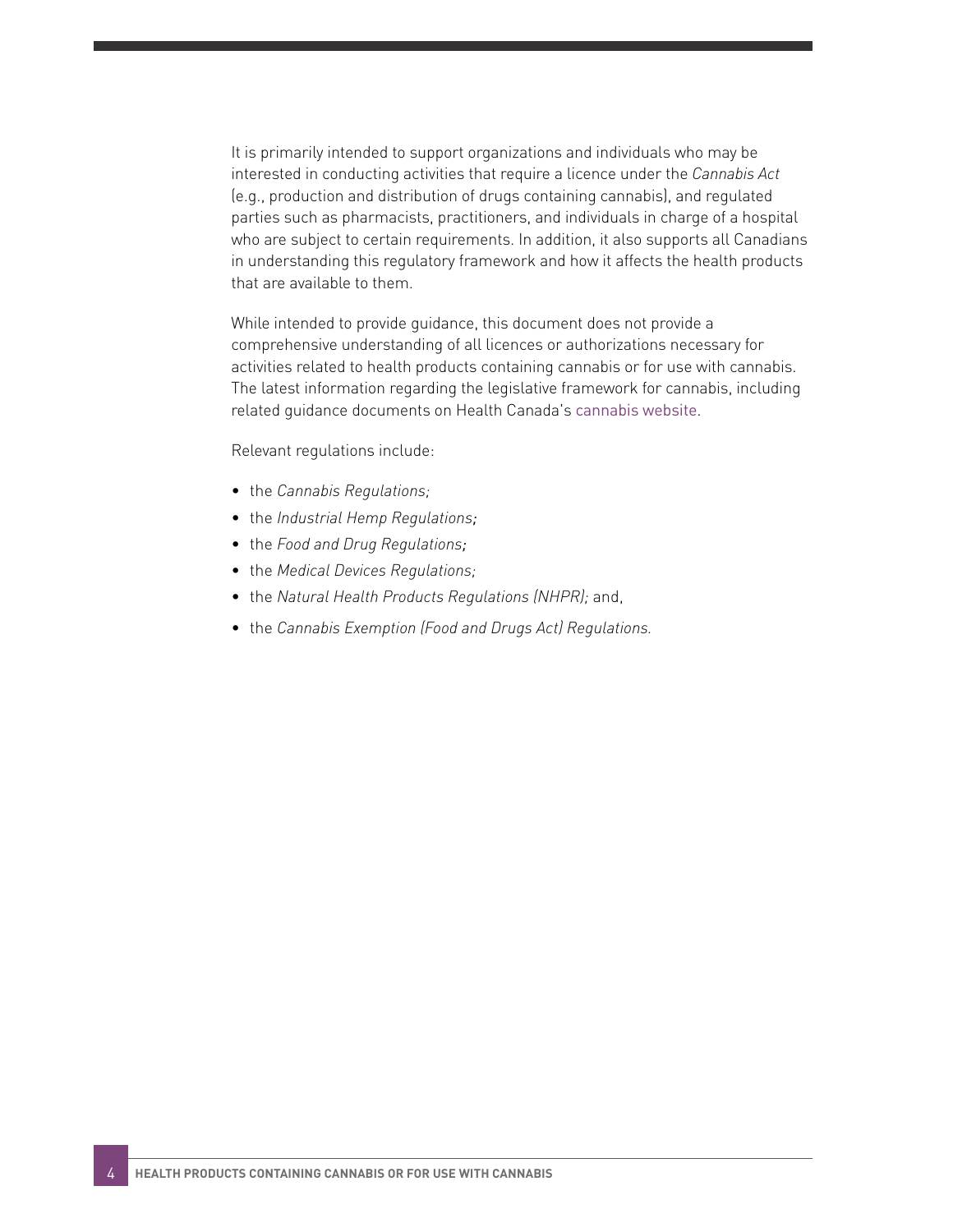# <span id="page-8-0"></span>**2 HEALTH RESEARCH AND CLINICAL TRIALS WITH CANNABIS**

### 2.1 Requirements for the authorization of a clinical trial

Health Canada recognizes that clinical research is critical to the development of drug products which are safe and effective. An increased availability of authorized drugs provides Canadians with a greater selection of therapeutic options to meet their health needs. High-quality research also helps guide practitioners in evidence-based decision making when prescribing and managing patients using these drugs. The Department encourages ongoing cannabis research with the aim of developing submissions of cannabis-based products for market authorization as drugs.

Authorization to conduct cannabis-based research is required under the *Cannabis Act*. Authorization for research can be attained by applying for a federal licence from the Cannabis Legalization and Regulation Branch of Health Canada. Sponsors would be required to meet the terms and conditions specified on their licence, including requirements discussed in section 2.2 of this document.

Sponsors seeking to conduct clinical trials with cannabis, using either human or animal subjects, must also receive authorization under the *Food and Drugs Act*. In order to receive authorization, sponsors must file a clinical trial application to Health Canada, or receive an Experimental Study Certificate for certain veterinary research purposes.

The requirements of Division 5 of the *Food and Drug Regulations* ("Drugs for Clinical Trials Involving Human Subjects") continue to apply for all drugs for human use, including those containing cannabis. Information on clinical trial application requirements for drug products can be found in the [Guidance Document For](https://www.canada.ca/en/health-canada/services/drugs-health-products/drug-products/applications-submissions/guidance-documents/clinical-trials/clinical-trial-sponsors-applications.html)  [Clinical Trial Sponsors: Clinical Trial Applications](https://www.canada.ca/en/health-canada/services/drugs-health-products/drug-products/applications-submissions/guidance-documents/clinical-trials/clinical-trial-sponsors-applications.html). Quality (chemistry and manufacturing) requirements for drugs containing cannabis are the same as any pharmaceutical product used in a clinical trial. More information can be found in the Guidance Document — [Quality \(Chemistry and Manufacturing\) Guidance:](https://www.canada.ca/en/health-canada/services/drugs-health-products/drug-products/applications-submissions/guidance-documents/clinical-trials/quality-chemistry-manufacturing-guidance-clinical-trial-applications-pharmaceuticals.html)  [Clinical Trial Applications \(CTAs\) for Pharmaceuticals](https://www.canada.ca/en/health-canada/services/drugs-health-products/drug-products/applications-submissions/guidance-documents/clinical-trials/quality-chemistry-manufacturing-guidance-clinical-trial-applications-pharmaceuticals.html).

In order to conduct veterinary drug research or studies, the current pathways continue to be available for drugs containing cannabis. This includes authorization through an experimental study certificate or by applying for authorization of veterinary investigational new drugs, according to the following forms and guidance:

- [Experimental study certificate application form](https://www.canada.ca/content/dam/hc-sc/documents/services/drugs-health-products/applications-submissions/experimental-studies-certificate-application-form-for-a-veterinary-drug.pdf)
- [HC 3011 Form includes veterinary investigational new drugs](https://www.canada.ca/content/dam/hc-sc/migration/hc-sc/dhp-mps/alt_formats/pdf/prodpharma/applic-demande/form/hc3011_sc3011-eng.pdf)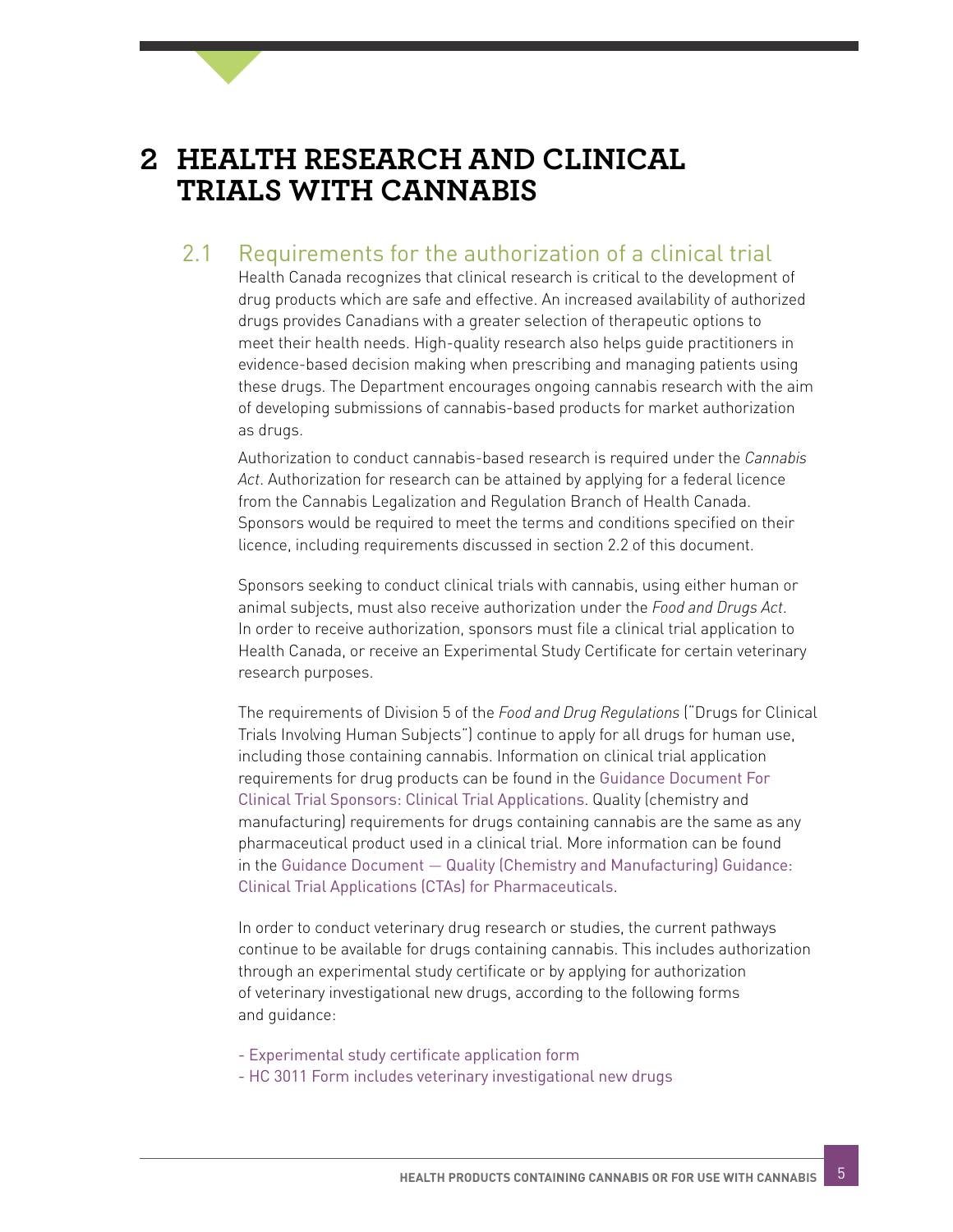For all research or studies to be conducted using a veterinary drug, the objective is to ensure that there is appropriate oversight to ensure the overall health and welfare and treatment of study animals. If the study includes food-producing animals, Health Canada also considers food safety information.

The requirements of the *Natural Health Products Regulations* apply to clinical trials for Natural Health Products, including those containing permitted parts of the cannabis plant (see section 3.4 for more details on permitted parts). More information about these requirements can be found in the [Guidance Document for](https://www.canada.ca/en/health-canada/services/drugs-health-products/natural-non-prescription/legislation-guidelines/guidance-documents/clinical-trials.html)  [Clinical Trials](https://www.canada.ca/en/health-canada/services/drugs-health-products/natural-non-prescription/legislation-guidelines/guidance-documents/clinical-trials.html).

#### 2.2 Research Licences under the *Cannabis Act*

The *Cannabis Regulations* establish a licence for research that authorizes certain activities in relation to cannabis. This includes, for the purpose of research, possessing, producing and transporting, sending or delivering cannabis between sites that are set out by the licence. In addition, the research licence authorizes the sale of cannabis plants and cannabis plant seeds and the distribution of cannabis, cannabis plants, and cannabis plant seeds to other specific licence holders and persons under the *Cannabis Regulations*. As well, it authorizes the administration and distribution of cannabis to a research subject.

A research licence is granted for a specific research project. In order to obtain a research licence under the *Cannabis Act* and its Regulations, certain requirements will need to be met. The [Cannabis Licensing Application Guide](https://www.canada.ca/en/health-canada/services/publications/drugs-health-products/cannabis-licensing-guide.html) sets out the detailed requirements as well as process that should be referred to for more information.

In summary, the requirements to obtain a Research Licence under the *Cannabis Regulations* include the following:

- **• Key Individuals, and Licence Holder:** Details on the licence holder as well as the proposed individual responsible person who would bind the licence holder and have overall responsibility for the activities. For example, the licence holder can be an academic institution or research center and the proposed responsible person could be the lead investigator.
- **• Site Details:** Details on sites where research and other activities with cannabis are proposed to be conducted.
- **• Type of research** that is proposed to be conducted (e.g., in vitro, in vivo (animal), clinical trial, etc.)
- **• Research Protocol** outlining the research that is proposed to be conducted, and the quantity of cannabis that is proposed to be possessed or produced must be provided. This must also include the duration for which the research licence is sought (up to 5 years).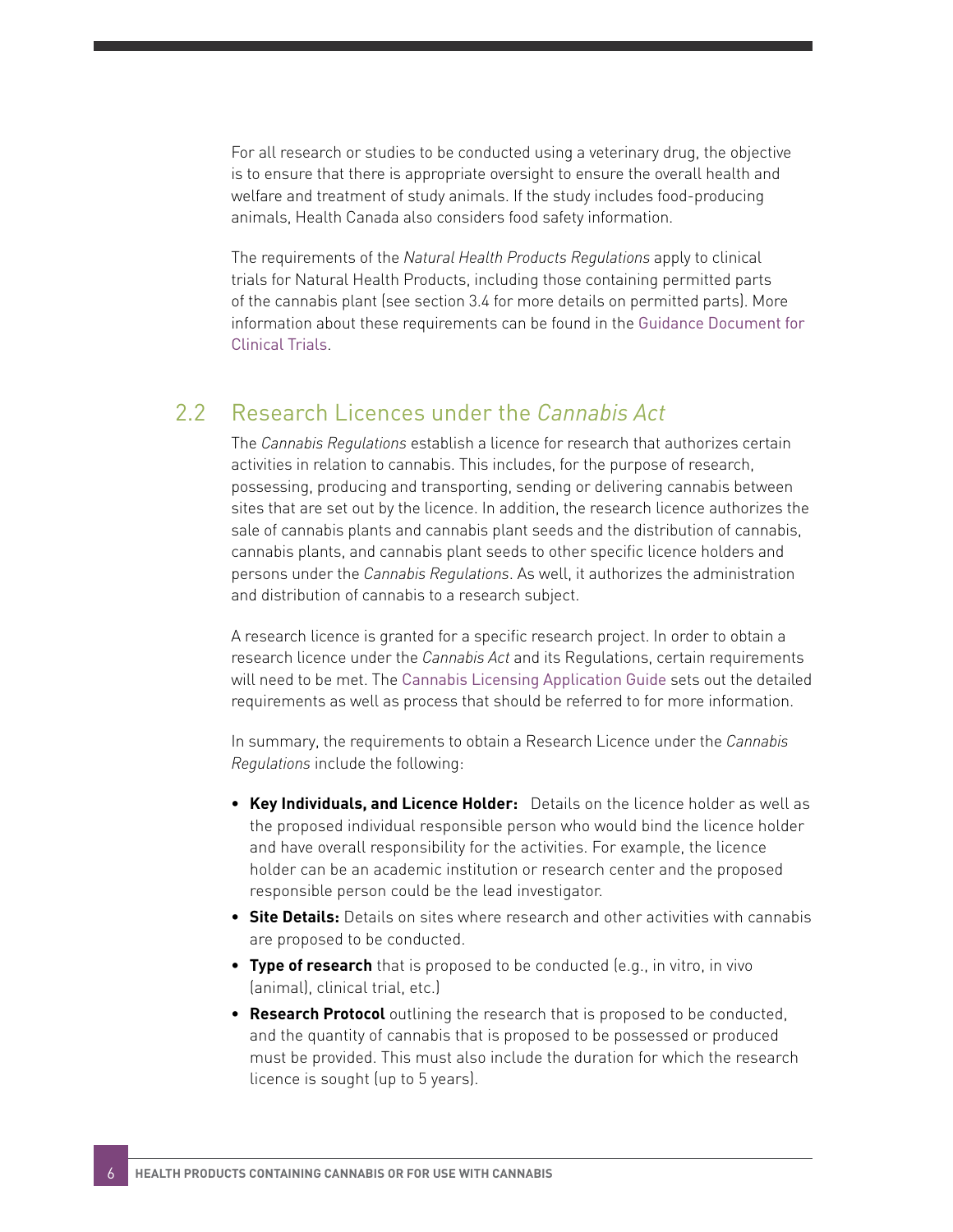- Details describing how **Physical Security Requirements** will be met including how the operations will be designed in a manner that prevents unauthorized access.
- Information demonstrating how any applicable **Record Keeping and Reporting**  requirements will be met.

To note that the extent of requirements to be demonstrated for a research licence (in particular around physical security and record keeping) will largely be determined on a case by case basis based on a number of factors including the quantity of cannabis on site and the type and nature of the research, activities and site details.

Depending on the type of activities proposed to be conducted with cannabis and the quantity of cannabis on-site, additional security measures may be required such as security clearances of key personnel. The licence may also be subject to additional conditions such as the need for an organizational security plan or increased physical security measures. Each submission will be assessed on a case-by-case basis.

Once all regulatory and application requirements are met, a research licence may be granted by Health Canada. Once the licence has been issued, licensees must continue to meet all of the regulatory requirements set out in the *Cannabis Act* and its Regulations. Any desired changes to the licence parameters could result in the need to amend a licence, which requires notification and approval of Health Canada in advance of making the change.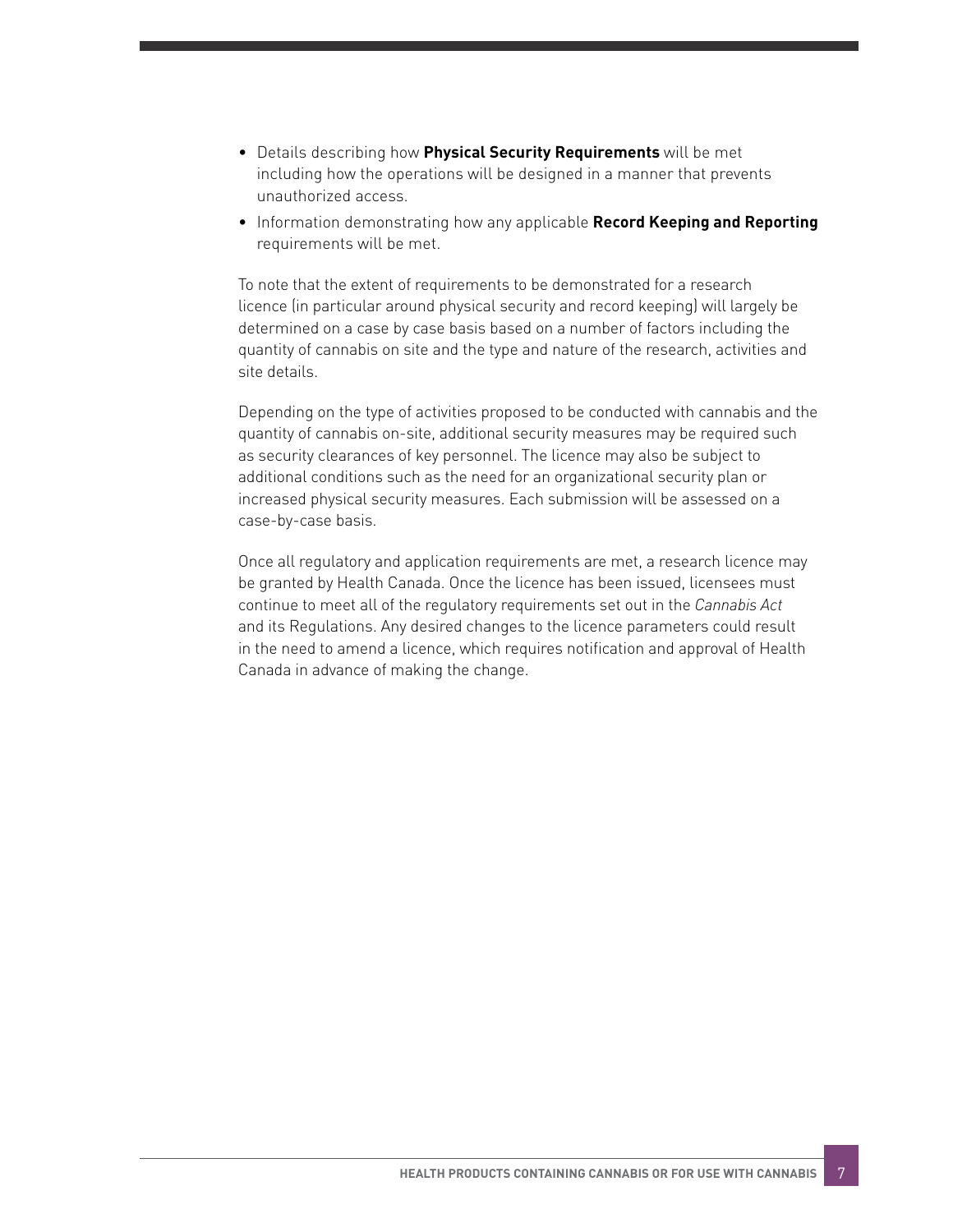### **3 PRE-MARKET EVALUATION OF HEALTH PRODUCTS UNDER THE FDA**

#### 3.1 Context

In Canada, all health products claiming to provide a health benefit, to either humans or animals, must receive market authorization prior to being sold. Health Canada reviews evidence to ensure that the product complies with safety, efficacy, and quality requirements. This pre-market review requirement applies to products containing cannabis, meaning that any health claims for cannabis must receive Health Canada's authorization.

### 3.2 Prescription Drug Listing & Impacts

Pursuant to the *Food and Drug Regulations*, Health Canada considers several criteria when deciding whether a health product should be sold as a prescription drug. Among these criteria, the Department considers whether the oversight of a practitioner is necessary for Canadians to use the product safely. Substances which are determined to require practitioner oversight are included on the Prescription Drug List (PDL). The factors considered in this process are described in greater detail in Health Canada'*s* [Guidance Document: Determining Prescription Status](https://www.canada.ca/en/health-canada/services/drugs-health-products/drug-products/prescription-drug-list/guidance-document.html)  [for Human and Veterinary Drugs](https://www.canada.ca/en/health-canada/services/drugs-health-products/drug-products/prescription-drug-list/guidance-document.html).

Because of its status as a narcotic under the *Narcotic Control Regulations*, all health products containing cannabis require a prescription from specified classes of practitioners before they could be sold. This limitation does not apply to NHPs and veterinary health products (VHPs) that are marketed with parts of the plant that are excluded from the application of the CDSA (e.g., non-viable hemp seed or hemp seed oil produced in compliance with the *Industrial Hemp Regulations*).

Going forward, the new legislative framework will maintain a similar distinction. Phytocannabinoids will be listed on the Human and Veterinary Prescription Drug List, with limited exceptions that allow permitted parts of the cannabis plant to be included in NHPs and VHPs. These exceptions require the permitted parts of the plant to contain no more than 10 parts per million THC, and no isolated or concentrated phytocannabinoid. Accordingly, any health product containing phytocannabinoids, outside of these exceptions, will require a prescription before it can be sold. Please see sections 3.4 and 3.5 for more details regarding the parts of the cannabis plant permitted in NHPs and VHPs.

The decision to maintain the prescription status of health products that contain phytocannabinoids was based on an assessment of existing prescription drug criteria, such as the need for a practitioner's oversight.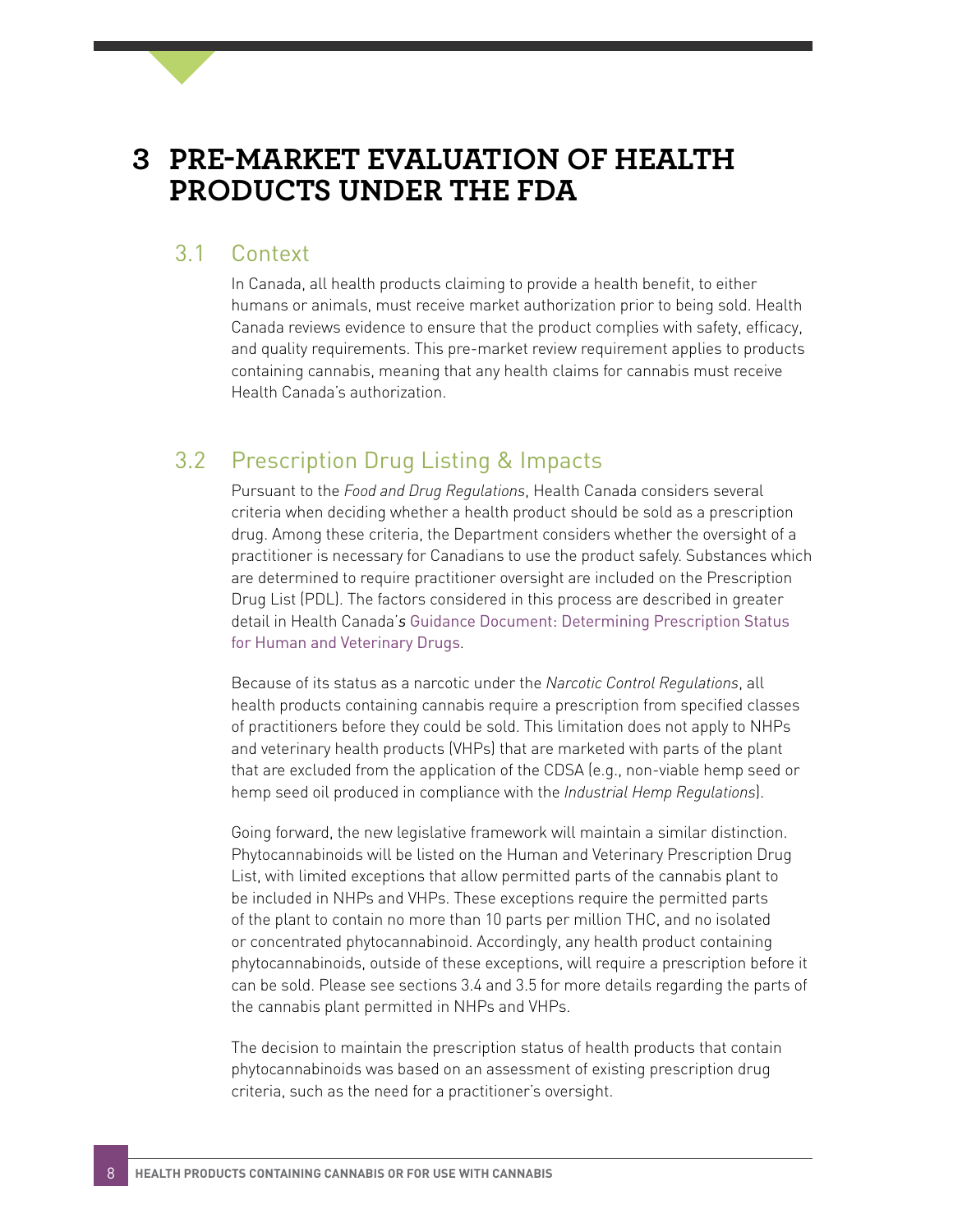Clinical evidence supporting the safety and efficacy of cannabis and its constituents for therapeutic purposes is growing, but remains limited. While Health Canada has previously authorized health products containing cannabis, there remains significant scientific uncertainty regarding the pharmacological actions and safety of the majority of phytocannabinoids when included in health products. Of the cannabis-based drug products which have been authorized by Health Canada, these have been studied, authorized and used for specific conditions. These authorized products have contributed to the global body of knowledge concerning the safety and efficacy of cannabis-based therapies, but the presence of scientific uncertainty and limited market experience gives rise to the need for a precautionary approach. For more information, [please see the notice of intent to](https://www.canada.ca/en/health-canada/services/drugs-health-products/drug-products/prescription-drug-list/notices-changes.html)  [amend the Prescription Drug List \(PDL\).](https://www.canada.ca/en/health-canada/services/drugs-health-products/drug-products/prescription-drug-list/notices-changes.html)

Health Canada is committed to ensuring that the Prescription Drug List continues to reflect the latest scientific evidence for phytocannabinoids and duplicates of such phytocannabinoids. Until new evidence shows they can be used safely for the intended therapeutic benefit and patient population without a practitioner's oversight, this amendment prevents applications for new nonprescription drugs, natural health products, or veterinary health products that contain phytocannabinoids (other than THC at a maximum of 10 parts per million) or duplicates. Health Canada encourages clinical research in this area and is committed to a fair and evidence-based approach in its oversight of cannabis-based therapies.

To support the development of appropriate regulations to allow for the sale of nonprescription drugs, NHPs, or VHPs containing phytocannabinoids, Health Canada has committed to consult further with Canadians. These consultations will focus on the appropriate level of regulatory oversight and evidence requirements to enable the approval and sale of any potential new health products that could be available without the oversight of a physician. Until these consultations and regulations for these types of products are complete, the *Cannabis Regulations* and the *Food and Drug Regulations* only authorize the sale of a drug containing cannabis to Canadians pursuant to a prescription.

### 3.3 Prescription Drug Submissions (for human or veterinary use)

Any submission for a new prescription drug containing cannabis will be assessed through the [existing drug review process](https://www.canada.ca/en/health-canada/services/drugs-health-products/drug-products/fact-sheets/drugs-reviewed-canada.html). Consistent with other drug products, sponsors must provide Health Canada with scientific evidence, as defined and required by the *Food and Drug Regulations* (FDR). Health Canada scientists will then review the evidence to determine whether the risks associated with the drug are acceptable in light of its potential benefits. If they are, and if the drug has been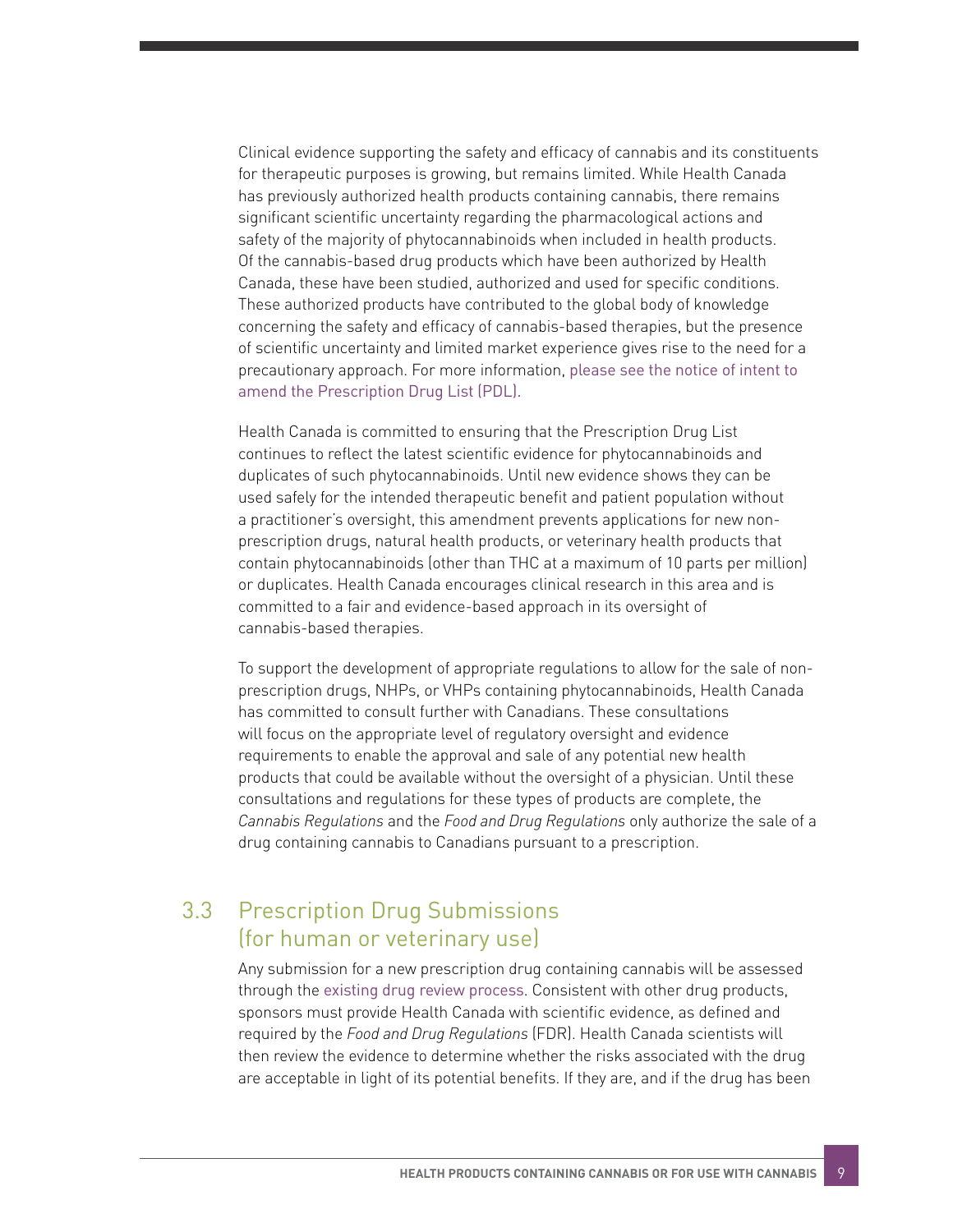proven to be effective for the proposed indications, Health Canada will authorize the drug for sale in Canada. Upon authorization, a [Drug Identification Numbe](https://www.canada.ca/en/health-canada/services/drugs-health-products/drug-products/fact-sheets/drug-identification-number.html)r and a Notice of Compliance will be issued to the sponsor.

As with any drug submission, the type of safety evidence submitted should take into account the potential risks associated with the product. For example, cannabis contains psychoactive phytocannabinoids such as THC, which could produce physical and psychological dependence and could have the potential to be abused. Therefore, drug submissions containing THC or other phytocannabinoids with psychoactive properties should be accompanied by evidence to support Health Canada in determining whether any potential harms can be appropriately mitigated. The therapeutic benefit of any drug must also be shown to outweigh its potential risk.

Existing guidances and policies related to drug products continue to apply for prescription drugs containing cannabis, including:

#### *Prescription Drugs:*

- [Guidance for Industry: Management of Drug Submissions](https://www.canada.ca/en/health-canada/services/drugs-health-products/drug-products/applications-submissions/guidance-documents/management-drug-submissions/industry.html)
- [Guidance Document: Fees for the Review of Drug Submissions](https://www.canada.ca/en/health-canada/services/drugs-health-products/drug-products/fees/fees-review-drug-submissions-applications.html)  [and Applications](https://www.canada.ca/en/health-canada/services/drugs-health-products/drug-products/fees/fees-review-drug-submissions-applications.html)
- [Guidance for Industry: Review of Drug Brand Names](https://www.canada.ca/en/health-canada/services/drugs-health-products/reports-publications/medeffect-canada/guidance-document-industry-review-drug-brand-names.html)
- [Guidance Document: Product Monograph](https://www.canada.ca/en/health-canada/services/drugs-health-products/drug-products/applications-submissions/guidance-documents/product-monograph/product-monograph.html)
- [Guidance Document Labelling of Pharmaceutical Drugs for Human Use](https://www.canada.ca/en/health-canada/services/drugs-health-products/drug-products/applications-submissions/guidance-documents/labelling-pharmaceutical-drugs-human-use-2014-guidance-document.html)
- [Good Label and Package Practices Guide for Prescription Drugs](https://www.canada.ca/en/health-canada/services/drugs-health-products/reports-publications/medeffect-canada/good-label-package-practices-guide-prescription-drugs.html)
- [Guidance Document Questions and Answers: Plain Language Labelling](https://www.canada.ca/en/health-canada/services/drugs-health-products/drug-products/applications-submissions/guidance-documents/questions-answers-plain-language-labelling-regulations.html)  [Regulations](https://www.canada.ca/en/health-canada/services/drugs-health-products/drug-products/applications-submissions/guidance-documents/questions-answers-plain-language-labelling-regulations.html)
- [Guidance Document: Quality \(Chemistry and Manufacturing\) Guidance:](https://www.canada.ca/en/health-canada/services/drugs-health-products/drug-products/applications-submissions/guidance-documents/chemical-entity-products-quality/guidance-document-quality-chemistry-manufacturing-guidance-new-drug-submissions-ndss-abbreviated-new-drug-submissions.html)  [New Drug Submissions \(NDSs\) and Abbreviated New Drug Submissions](https://www.canada.ca/en/health-canada/services/drugs-health-products/drug-products/applications-submissions/guidance-documents/chemical-entity-products-quality/guidance-document-quality-chemistry-manufacturing-guidance-new-drug-submissions-ndss-abbreviated-new-drug-submissions.html)  [\(ANDSs\)](https://www.canada.ca/en/health-canada/services/drugs-health-products/drug-products/applications-submissions/guidance-documents/chemical-entity-products-quality/guidance-document-quality-chemistry-manufacturing-guidance-new-drug-submissions-ndss-abbreviated-new-drug-submissions.html)
- [Chemical Entity Products/Quality](https://www.canada.ca/en/health-canada/services/drugs-health-products/drug-products/applications-submissions/guidance-documents/chemical-entity-products-quality.html)
- [Guidance document: Preparation of Drug Regulatory Activities in Electronic](https://www.canada.ca/en/health-canada/services/drugs-health-products/drug-products/applications-submissions/guidance-documents/ectd/preparation-drug-submissions-electronic-common-technical-document.html)  [Common Technical Document \(eCTD\)](https://www.canada.ca/en/health-canada/services/drugs-health-products/drug-products/applications-submissions/guidance-documents/ectd/preparation-drug-submissions-electronic-common-technical-document.html)
- [Fees in Respect of Human Drugs and Medical Devices](https://www.canada.ca/en/health-canada/services/drugs-health-products/funding-fees/fees-respect-human-drugs-medical-devices.html)
- [Data requirements for switching medicinal ingredients from prescription to](https://www.canada.ca/en/health-canada/services/drugs-health-products/natural-non-prescription/legislation-guidelines/guidance-documents/data-requirements-switching-medicinal-ingredients-prescription-to-non-prescription-status.html)  [non-prescription status](https://www.canada.ca/en/health-canada/services/drugs-health-products/natural-non-prescription/legislation-guidelines/guidance-documents/data-requirements-switching-medicinal-ingredients-prescription-to-non-prescription-status.html)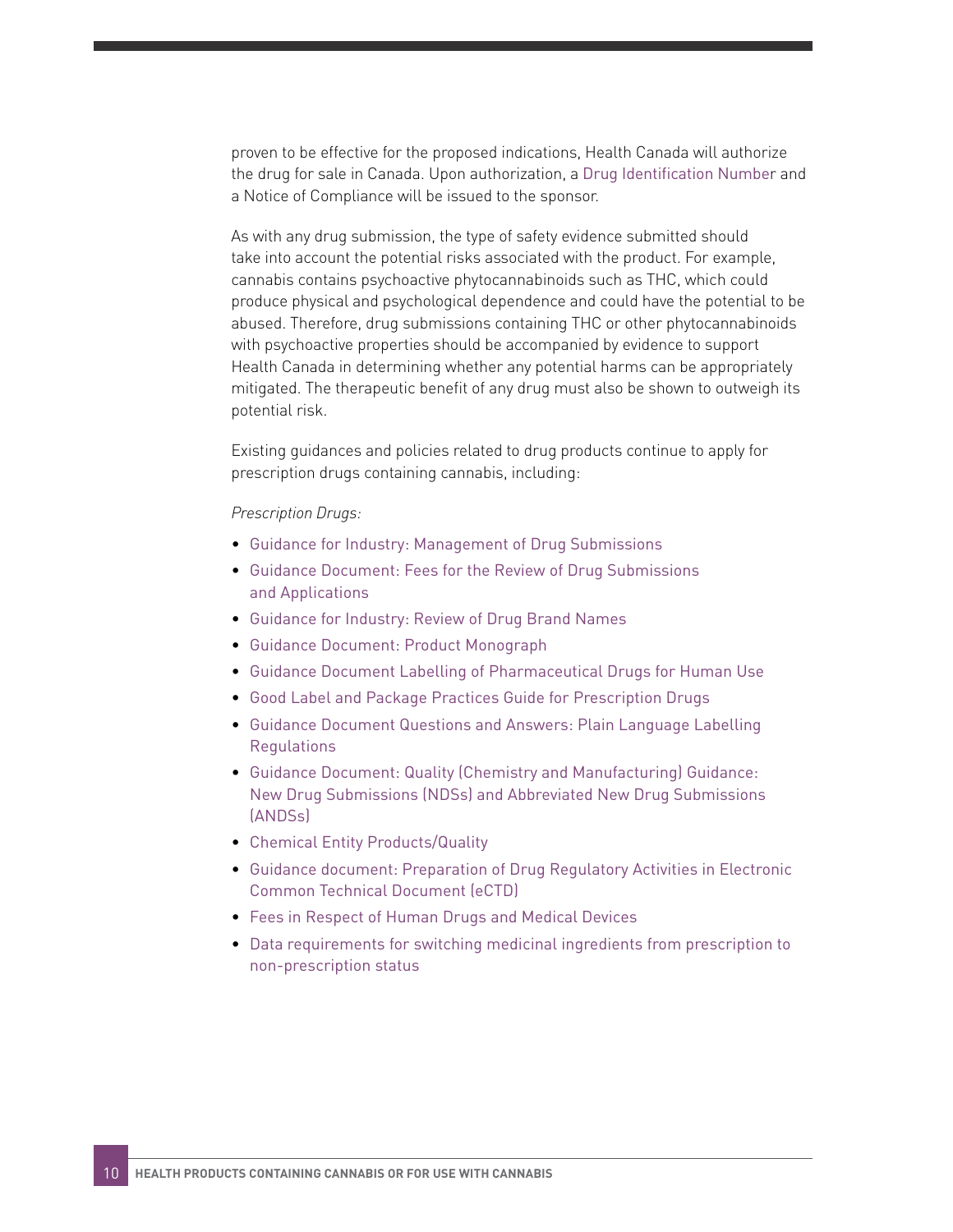*Veterinary drugs:*

- [Guidance for Industry—Management of Regulatory Submissions](https://www.canada.ca/en/health-canada/services/drugs-health-products/veterinary-drugs/legislation-guidelines/guidance-documents/management-regulatory-submissions-guidance-industry-health-canada-2009-2.html)
- [Guidance for Industry—Preparation of Veterinary New Drug submissions](https://www.canada.ca/en/health-canada/services/drugs-health-products/veterinary-drugs/legislation-guidelines/guidance-documents/guidance-industry-preparation-veterinary-new-drug-submissions-health-canada-2007.html)
- [Guidance for Industry—Preparation of Veterinary Abbreviated New Drug](https://www.canada.ca/en/health-canada/services/drugs-health-products/veterinary-drugs/legislation-guidelines/guidance-documents/guidance-industry-preparation-veterinary-abbreviated-new-drug-submissions-generic-drugs-health-canada-2009-1.html)  [Submissions—Generic Drugs](https://www.canada.ca/en/health-canada/services/drugs-health-products/veterinary-drugs/legislation-guidelines/guidance-documents/guidance-industry-preparation-veterinary-abbreviated-new-drug-submissions-generic-drugs-health-canada-2009-1.html)
- [Guidance Document: Determining Prescription Status for Human and](https://www.canada.ca/en/health-canada/services/drugs-health-products/drug-products/prescription-drug-list/guidance-document.html)  [Veterinary Drugs](https://www.canada.ca/en/health-canada/services/drugs-health-products/drug-products/prescription-drug-list/guidance-document.html)
- [Guidance Document on Cost Recovery—Veterinary Drug Submission](https://www.canada.ca/en/health-canada/services/drugs-health-products/veterinary-drugs/legislation-guidelines/guidance-documents/guidance-document-cost-recovery-veterinary-drug-submission-evaluation-fees-health-canada-2002.html)  [Evaluation Fees](https://www.canada.ca/en/health-canada/services/drugs-health-products/veterinary-drugs/legislation-guidelines/guidance-documents/guidance-document-cost-recovery-veterinary-drug-submission-evaluation-fees-health-canada-2002.html)
- [Common Electronic Submissions Gateway](https://www.canada.ca/en/health-canada/services/drugs-health-products/drug-products/applications-submissions/guidance-documents/common-electronic-submissions-gateway.html)
- [Guidance Document: Preparation of Regulatory Activities in the "Non-eCTD](https://www.canada.ca/en/health-canada/services/drugs-health-products/drug-products/applications-submissions/guidance-documents/common-technical-document/updated-guidance-document-preparation-regulatory-activities-non-ectd-electronic-only-format.html)  [Electronic-Only" Format](https://www.canada.ca/en/health-canada/services/drugs-health-products/drug-products/applications-submissions/guidance-documents/common-technical-document/updated-guidance-document-preparation-regulatory-activities-non-ectd-electronic-only-format.html)
- [Annex 4 to the Current Edition of the Good Manufacturing Practices](https://www.canada.ca/en/health-canada/services/drugs-health-products/compliance-enforcement/good-manufacturing-practices/guidance-documents/annex-4-current-edition-guidelines-veterinary-drugs-0012.html)  [Guidelines —Veterinary Drugs](https://www.canada.ca/en/health-canada/services/drugs-health-products/compliance-enforcement/good-manufacturing-practices/guidance-documents/annex-4-current-edition-guidelines-veterinary-drugs-0012.html)
- [Forms—Applications and submissions—Veterinary drugs](https://www.canada.ca/en/health-canada/services/drugs-health-products/veterinary-drugs/applications-submissions/forms.html)

### 3.4 Natural Health Product Applications

*The Natural Health Products Regulations* (NHPR) have been updated to align with the definition of cannabis in the *Cannabis Act,* and provide greater clarity about the parts of the cannabis plant that can be included in NHPs. Under the updated regulations, which come into effect on October 17, 2018, NHPs can only contain cannabis parts which either do not meet the definition of cannabis in the *Cannabis Act*, or that have been exempted from the *Cannabis Act* through the *Industrial Hemp Regulations (IHR).* These ingredients are:

- Non-viable seeds or roots of the cannabis plant
- Mature cannabis stalks without leaves, flowers, seeds, or branches
- Fibre derived from such a stalk
- Hemp derivatives that are compliant with the IHR.

In addition, the above ingredients must not contain more than 10 parts per million THC, or phytocannabinoids that have been isolated or concentrated. The determination of THC concentration must take into account the potential to convert the acid form into the active form (e.g. delta-9-tetrahydrocannabinolic acid (THCA) into delta-9-tetrahydrocannabinol (THC)).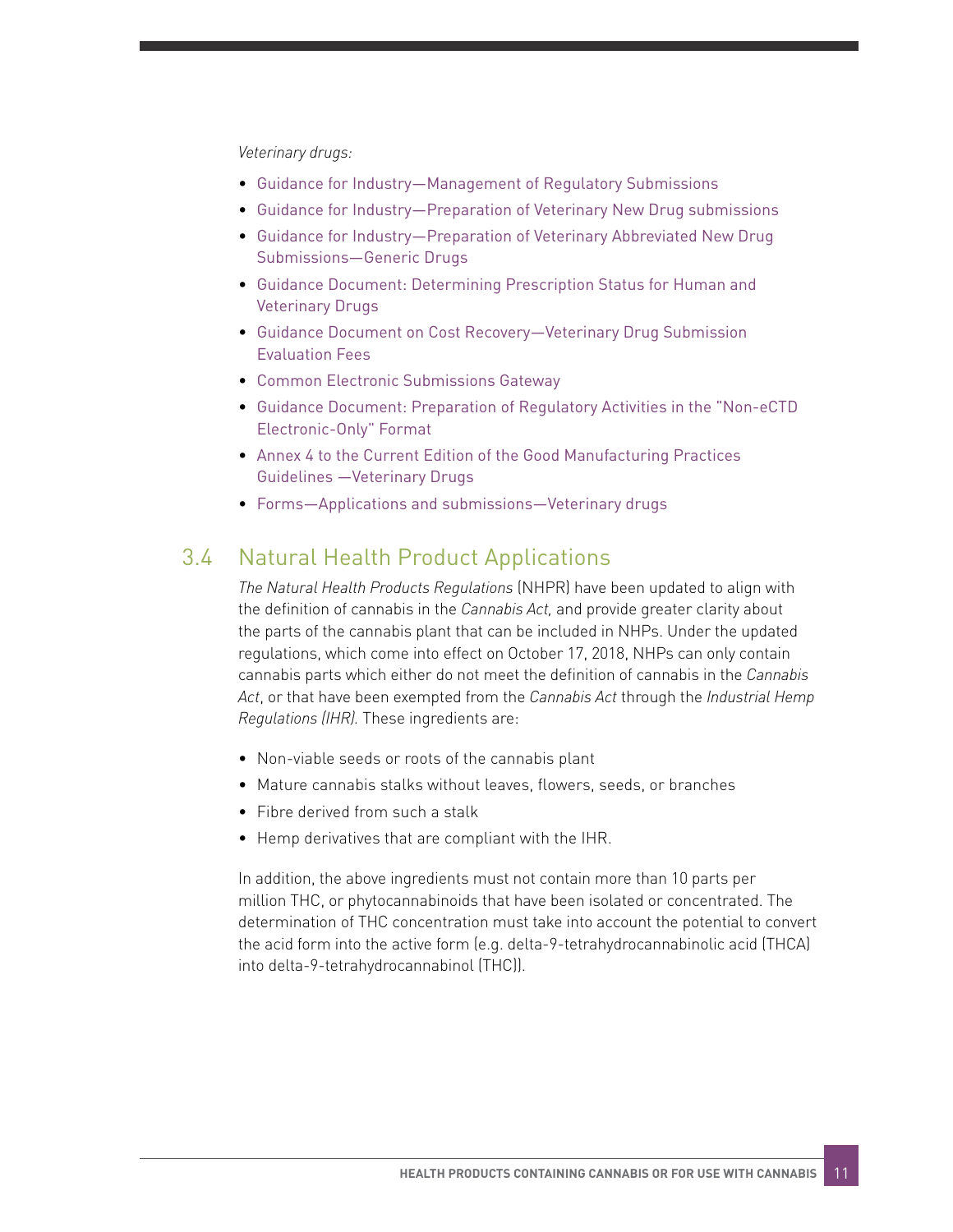Any previously approved NHPs (e.g. hemp seed, hemp seed oil, hemp seed protein) would be unaffected by the transition to the new legislative framework, and can continue to be marketed as they are now. Applications for NHPs that contain ingredients compliant with the above requirements would be reviewed under the requirements of the FDA and the NHPR. More information on the requirements to licence, sell or advertise an NHP is available in the following guidance documents:

- [Management of Product Licence Applications for Natural](http://www.hc-sc.gc.ca/dhp-mps/prodnatur/legislation/docs/attestations-eng.php)  [Health Products— Attestations](http://www.hc-sc.gc.ca/dhp-mps/prodnatur/legislation/docs/attestations-eng.php)
- [Pathway for licensing natural health products used as](https://www.canada.ca/en/health-canada/services/drugs-health-products/natural-non-prescription/legislation-guidelines/guidance-documents/pathway-licensing-traditional-medicines.html)  [traditional medicines](https://www.canada.ca/en/health-canada/services/drugs-health-products/natural-non-prescription/legislation-guidelines/guidance-documents/pathway-licensing-traditional-medicines.html)
- [Pathway for licensing natural health products making modern health claims](https://www.canada.ca/en/health-canada/services/drugs-health-products/natural-non-prescription/legislation-guidelines/guidance-documents/pathway-licensing-making-modern-health-claims.html)
- [Guidance Document: Schedule A and Section 3 to the Food and Drugs Act](https://www.canada.ca/en/health-canada/services/drugs-health-products/drug-products/applications-submissions/guidance-documents/guidance-document-schedule-section-3-food-drugs-act.html)
- [Natural Health Products Compliance and Enforcement Policy \(POL-0044\)](https://www.canada.ca/en/health-canada/services/drugs-health-products/compliance-enforcement/information-health-product/natural-health-products/health-products-food-branch-inspectorate-policy-0044.html)
- [Guidelines for Consumer Advertising of Health Products](http://www.adstandards.com/en/Clearance/consumerDrugs/Consumer-Advertising-Guidelines-for-Marketed-Health-Products-EN.pdf)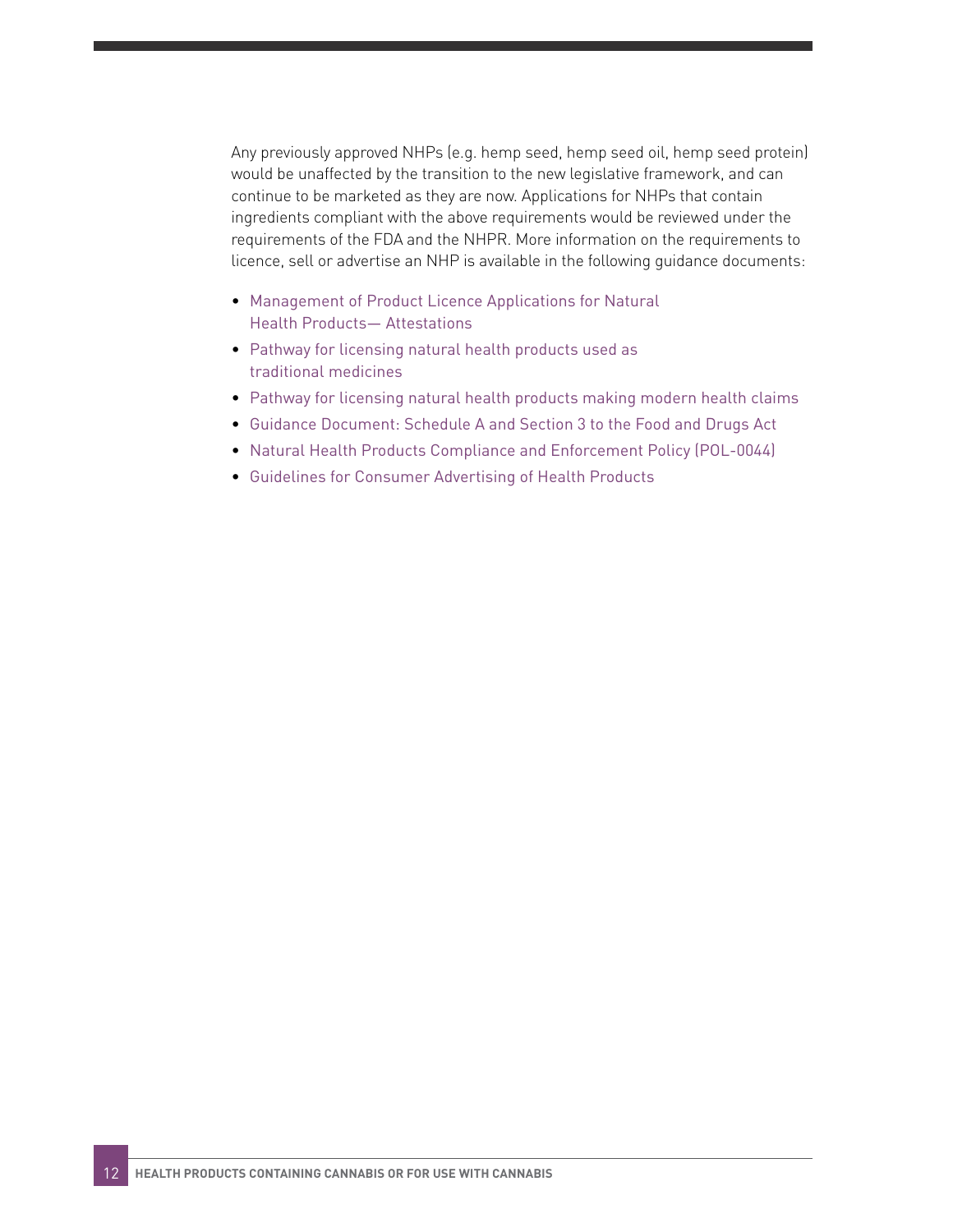### 3.5 Veterinary Health Products

[Veterinary health products \(VHPs\)](https://www.canada.ca/en/public-health/services/antibiotic-antimicrobial-resistance/animals/veterinary-health-products.html) are low risk drugs in final dosage form. They are used to maintain or promote the health and welfare of companion and foodproducing animals. They are not for use to treat, prevent or cure disease. VHPs contain ingredients such as: vitamins, minerals, and traditional medicines.

Health Canada regulates VHPs through a [Notification Program](https://health-products.canada.ca/vhp-psa/en/home) that was launched in November, 2017. The Program includes VHPs containing hemp derivatives (which are not subject to the *Cannabis Act* pursuant to the *Industrial Hemp Regulations*), and the conditions are outlined in [List C: Veterinary Health Products](https://www.canada.ca/en/public-health/services/antibiotic-antimicrobial-resistance/animals/veterinary-health-products/list-c.html) (which is a list incorporated by reference to the *Food and Drug Regulations*). List C is a list of permitted active, homeopathic and traditional medicine substances that are used to make a VHP, and it also includes important conditions.

VHPs may contain cannabis provided they meet the following criteria, as defined under [List C: Veterinary Health Products:](https://www.canada.ca/en/public-health/services/antibiotic-antimicrobial-resistance/animals/veterinary-health-products/list-c.html)

- Cannabis sativa (also known as Hemp) when:
	- − Derived from the non-viable seed as a dried or as an extract preparation
	- − Included in concentrations no greater than 10 ppm of delta 9-tetrahydrocannabinol (also known as THC) in the product formulation
	- − Only for use in Cats, Dogs, Horses not intended for food
	- − Only for oral and topical route of administration

Any new VHP containing cannabis that meets the List C parameters would continue to be notified under the Notification Program.

[About the VHP Notification Program](https://health-products.canada.ca/vhp-psa/en/about/1 
)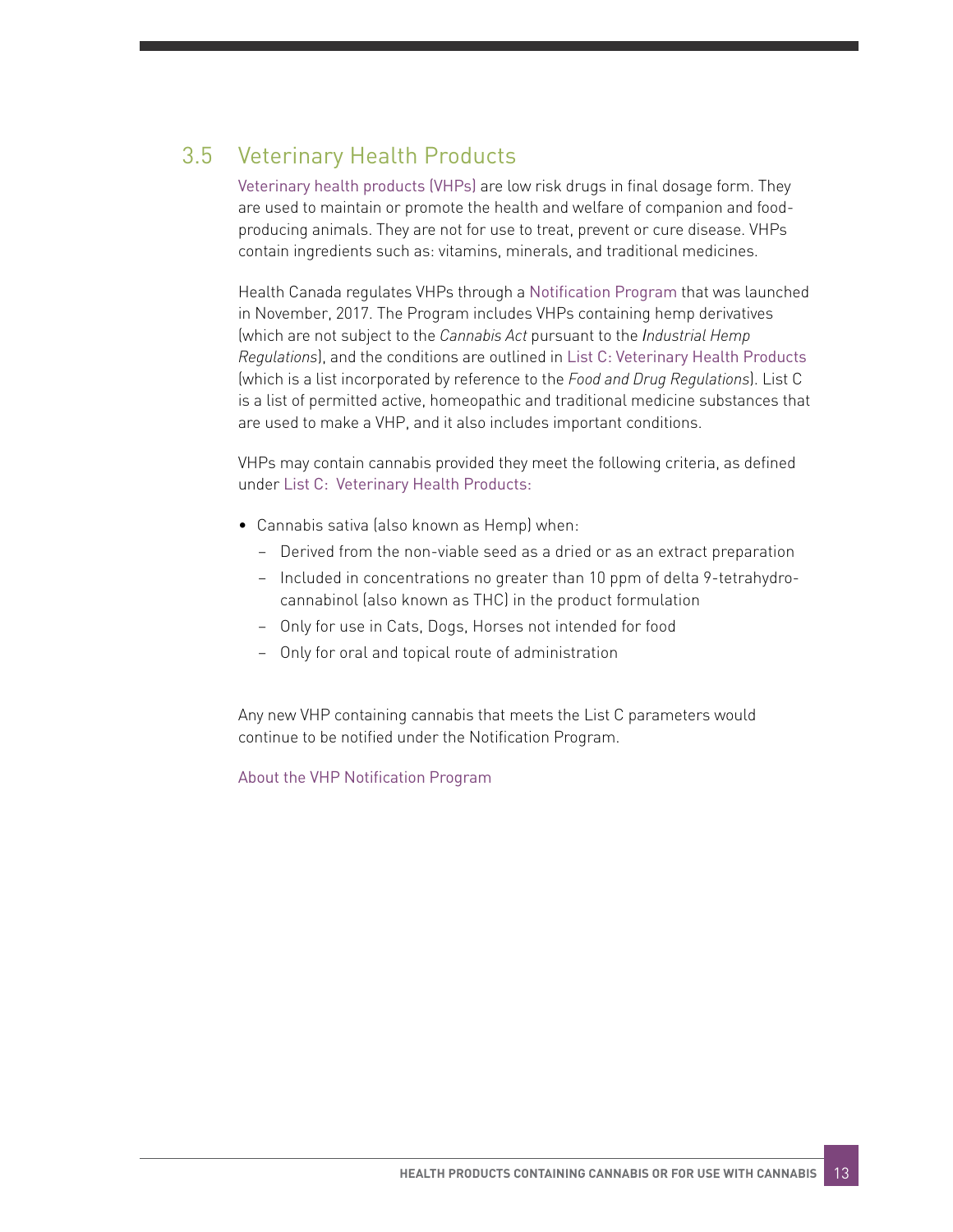### 3.6 Medical Device Licence Applications

Medical devices cover a wide range of products used in the treatment, mitigation, diagnosis or prevention of a disease or abnormal physical condition. The scope of medical devices in the context of this guidance document includes:

- medical devices used for the delivery of an associated prescription drug containing cannabis;
- single integrated prescription drug-device combination products;
- medical devices with claims for use in consuming cannabis for medical purposes; and,
- certain test kits that are in-vitro diagnostic devices (IVDDs) used in laboratories for identifying cannabis in patient samples.

A product that is separately sold, manufactured, or represented for use to deliver a unique dosage form of a prescription drug containing cannabis is considered to be a medical device and is subject to the Medical Devices Regulations (MDR). In this case, the device and prescription drug containing cannabis are associated products, in that each product is separately licensed/authorized but specifically labeled for use together, and the respective labeling for each product cross-references the other product. These devices cannot be designed for general application.

A single integrated product that combines a medical device component and a prescription drug containing cannabis component is considered to be a drugdevice combination product (DDCP) and is licensed under the *Food & Drug Regulations* (i.e. requires a DIN). According to Health Canada's [Policy on Drug/](https://www.canada.ca/en/health-canada/services/drugs-health-products/drug-products/applications-submissions/policies/drug-medical-device-combination-products.html) [Medical Device Combination Products](https://www.canada.ca/en/health-canada/services/drugs-health-products/drug-products/applications-submissions/policies/drug-medical-device-combination-products.html), a separate device licence is not required in addition to a DIN; however, the safety, quality and effectiveness of the device component must also be demonstrated as part of the overall review process for the DDCP.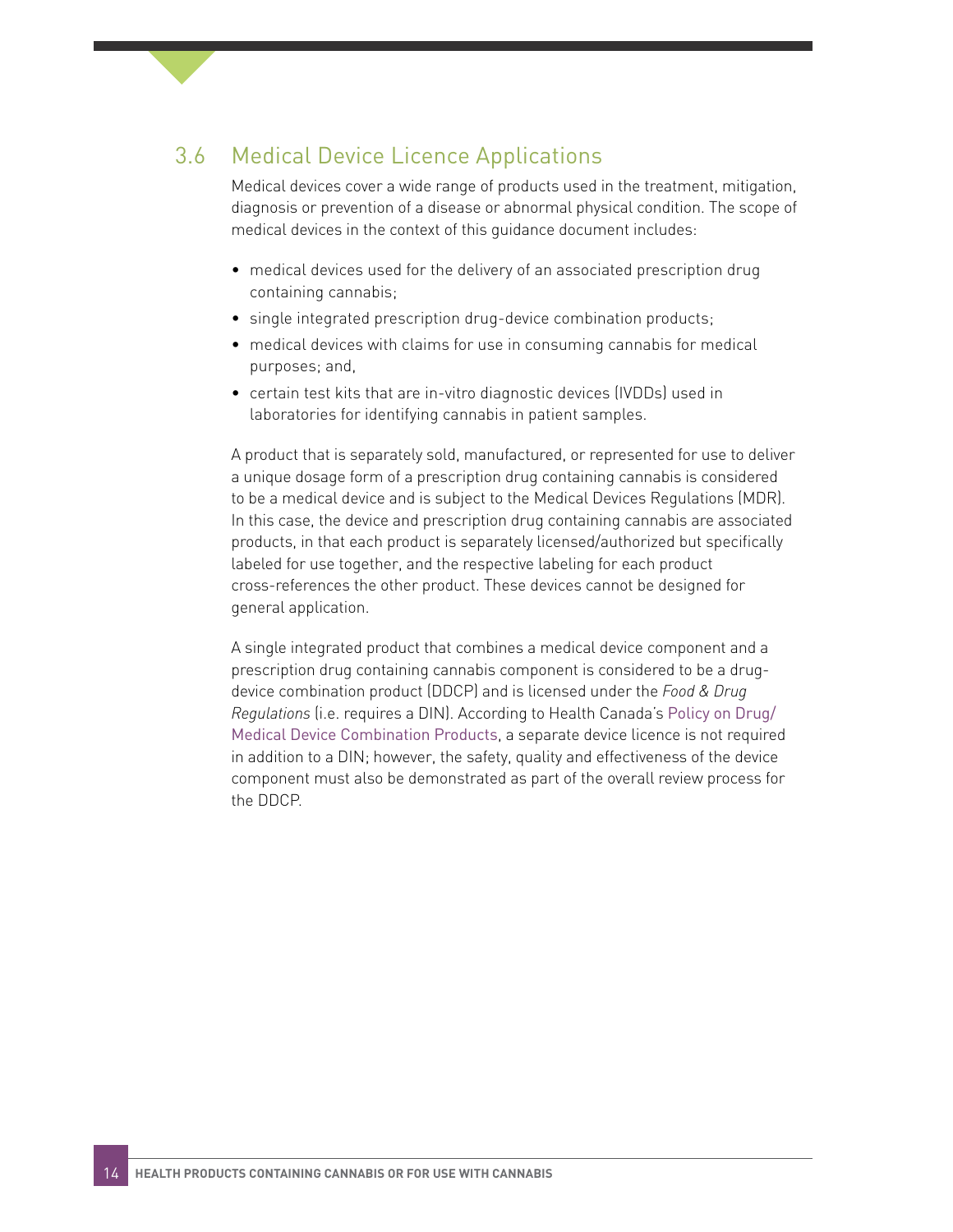A product that is represented for use in consuming cannabis for medical purposes and is intended to be sold separately, such as a vaporizer, is a Class II device under the MDR. Prior to selling such a device in Canada, manufacturers must obtain a Medical Device Licence. Manufacturers of Class II medical devices must attest that they have objective evidence that demonstrate compliance with the safety and effectiveness requirements of the MDR. They also require a Quality Management System Certificate.

The medical devices mentioned above (including the device component in a drugdevice combination product that is regulated under the *Food & Drug Regulations*) are considered to be cannabis accessories under the *Cannabis Act*. Please refer to section 5.4 for information on how the *Cannabis Act*'s restrictions on cannabis accessories apply to each of these products.

While certain additional controls apply under the *Cannabis Act*, there are no changes to the licensing requirements that apply to these devices under the MDR. Medical devices that contain cannabis or are for use with cannabis will be subject to the requirements of the *Food and Drugs Act* and the MDR, including applicable requirements for safety, effectiveness and quality. For more information about how medical devices are reviewed in Canada, please see the following guidance documents:

- [Safe Medical Devices in Canada](https://www.canada.ca/en/health-canada/services/drugs-health-products/medical-devices/activities/fact-sheets/safe-medical-devices-fact-sheet.html)
- [Guidance Document—Medical devices](https://www.canada.ca/en/health-canada/services/drugs-health-products/medical-devices/application-information/guidance-documents.html)
- [Guidance Document—How to Complete the Application for a New Medical](https://www.canada.ca/en/health-canada/services/drugs-health-products/medical-devices/application-information/guidance-documents/guidance-document-complete-application-new-medical-device-licence.html)  [Device Licence](https://www.canada.ca/en/health-canada/services/drugs-health-products/medical-devices/application-information/guidance-documents/guidance-document-complete-application-new-medical-device-licence.html)
- [Guidance Document—Fees for the Review of Medical Device](https://www.canada.ca/en/health-canada/services/drugs-health-products/medical-devices/application-information/guidance-documents/guidance-document-fees-review-medical-device-licence-applications.html)  [Licence Applications](https://www.canada.ca/en/health-canada/services/drugs-health-products/medical-devices/application-information/guidance-documents/guidance-document-fees-review-medical-device-licence-applications.html)

It should be noted that test kits that are regulated as medical devices under the MDR (e.g., certain in-vitro diagnostic devices that contain cannabis as a reagent or other component) will continue to be examined through the existing review process for medical devices and will also be regulated under the *Cannabis Act* and its regulations. Information about the authorizations provided for these products under the *Cannabis Act* is available in section 5.4.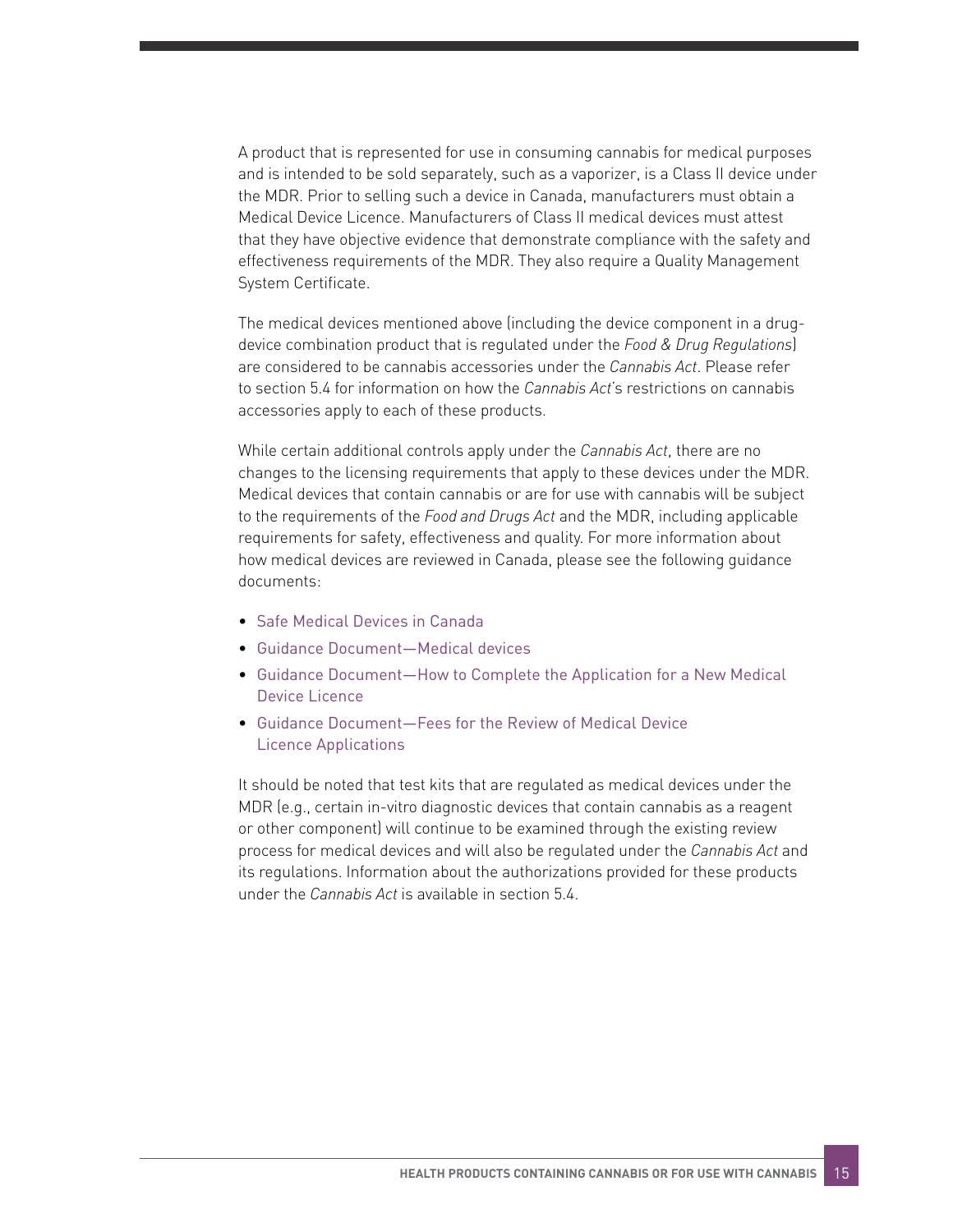### 3.7 Management of enquiries, submissions and applications

In an effort to provide stakeholders with consistent information on the current regulatory requirements, the Health Products and Food Branch of Health Canada has created a single window for questions related to health products with cannabis. This single window will manage and respond to all enquiries associated with the development of submissions and applications for health products containing cannabis, or for use with cannabis, including human drugs, natural health products, medical devices as well as clinical trials. Enquiries related to veterinary products will continue to be handled by the Veterinary Drugs Directorate.

Requests for pre-submission meetings should also be directed to the single window.

Health Canada will manage submissions and applications for health products containing or for use with cannabis through the usual processes.

- For human prescription and non-prescription drugs as well as medical devices, please consult [Guidance for Industry: Management of Drug](https://www.canada.ca/en/health-canada/services/drugs-health-products/drug-products/applications-submissions/guidance-documents/management-drug-submissions/industry.html)  [Submissions](https://www.canada.ca/en/health-canada/services/drugs-health-products/drug-products/applications-submissions/guidance-documents/management-drug-submissions/industry.html).
- For natural health products, please consult [Management of Product Licence](https://www.canada.ca/en/health-canada/services/drugs-health-products/natural-non-prescription/legislation-guidelines/policies/management-product-licence-applications.html)  [Applications for Natural Health Products](https://www.canada.ca/en/health-canada/services/drugs-health-products/natural-non-prescription/legislation-guidelines/policies/management-product-licence-applications.html)
- For veterinary drugs (prescription and non-prescription), please consult [Guidance For Industry Management of Regulatory Submissions](https://www.canada.ca/en/health-canada/services/drugs-health-products/veterinary-drugs/legislation-guidelines/guidance-documents/management-regulatory-submissions-guidance-industry-health-canada-2009-2.html)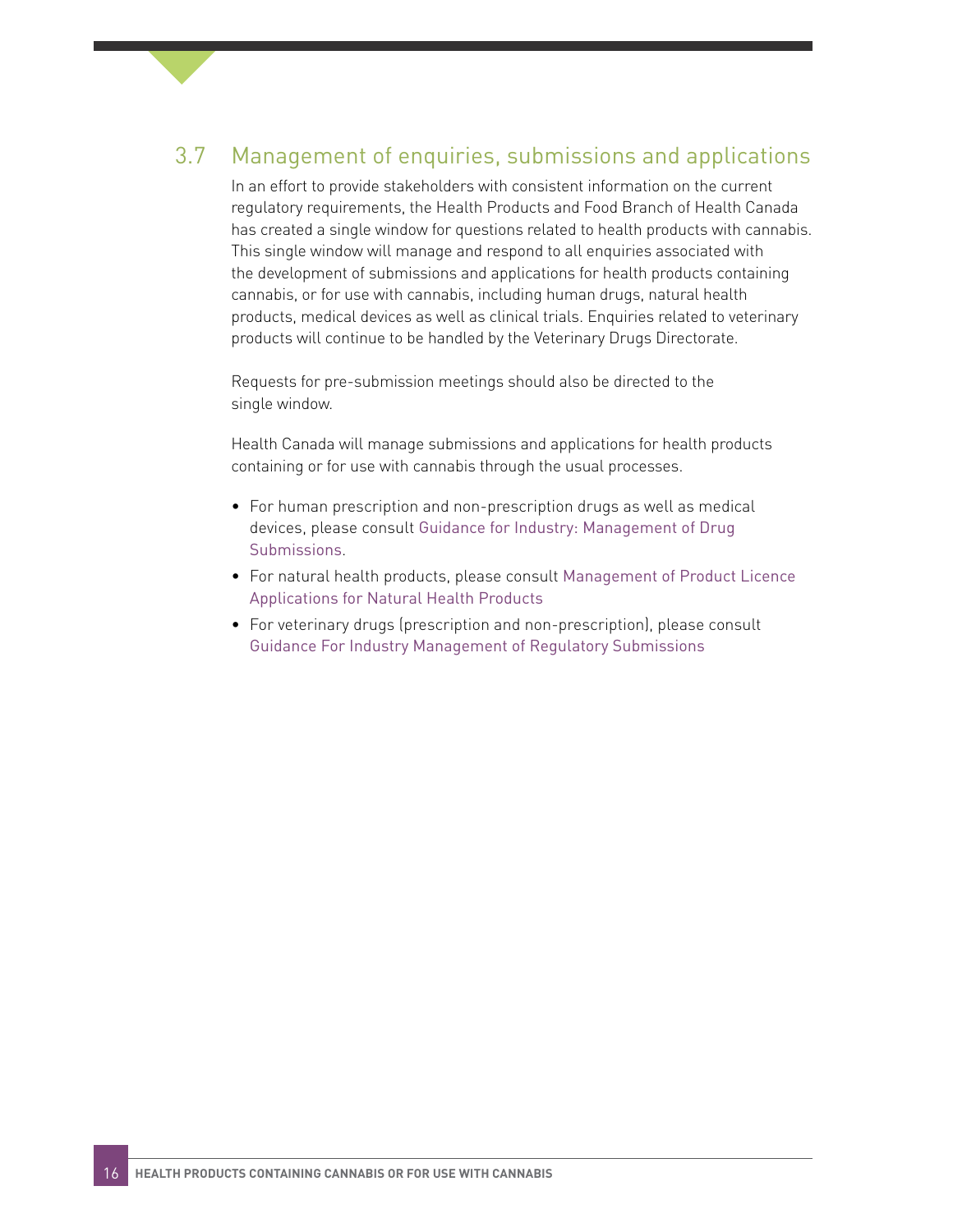# **4 CANNABIS DRUG LICENCE**

#### 4.1 Context

Prior to the coming into force of the *Cannabis Act*, the manufacturing and production of prescription drugs containing cannabis is subject to licensing requirements under the FDA and the CDSA. A Drug Establishment Licence (DEL) is required under the FDR for any person to fabricate, package/label, import, perform tests on, distribute or wholesale authorized drugs. In addition to a DEL, a Dealer's Licence is required under the NCR for any person to conduct activities such as to produce, make, assemble, sell, provide, transport, send or deliver a narcotics, such as cannabis, which is used as an ingredient in those drugs.

Under the *Cannabis Regulations*, a DEL will still be required and any Dealer's Licence that authorized the possession, sale or distribution of drugs containing cannabis will be transitioned to a Cannabis Drug Licence (CDL). The following sections provide more detail about the requirements for holding a CDL, as well as the activities that it can authorize. In general, the regulations authorize a CDL holder to possess cannabis and to produce, distribute and sell a drug that contains cannabis so long as those activities align with the activities authorized in their DEL.

### 4.2 Cannabis Drug Licence Requirements

In general, CDL holders must comply with the record keeping, reporting, and security requirements set out in the *Cannabis Regulations*, as well as any applicable provisions in the *Food and Drug Regulations*.

CDL holders must have processes in place for recording transactions relating to licensed activities, including maintaining appropriate records of transactions with both suppliers and clients. The record-keeping system must also allow for the reconciliation of orders for drugs containing cannabis and shipments and inventories of drugs containing cannabis.

Original documents must also be maintained in order to provide the necessary reports to the Minister<sup>1</sup> and licensing authorities, and to respond to requests for information from the Minister as required.

<sup>&</sup>lt;sup>1</sup> Throughout this guide, there are references to actions that would be taken by the Minister of Health under the *Cannabis Act* and its Regulations, often in the context of decision-making. In many cases, it is anticipated that the decision-making function would not be exercised personally by the Minister, but instead by an official in the Department of Health who is in a capacity appropriate to making the decision. This would be consistent with ministerial decision-making practices in many other contexts, and in accordance with the common law and the *Interpretation Act*.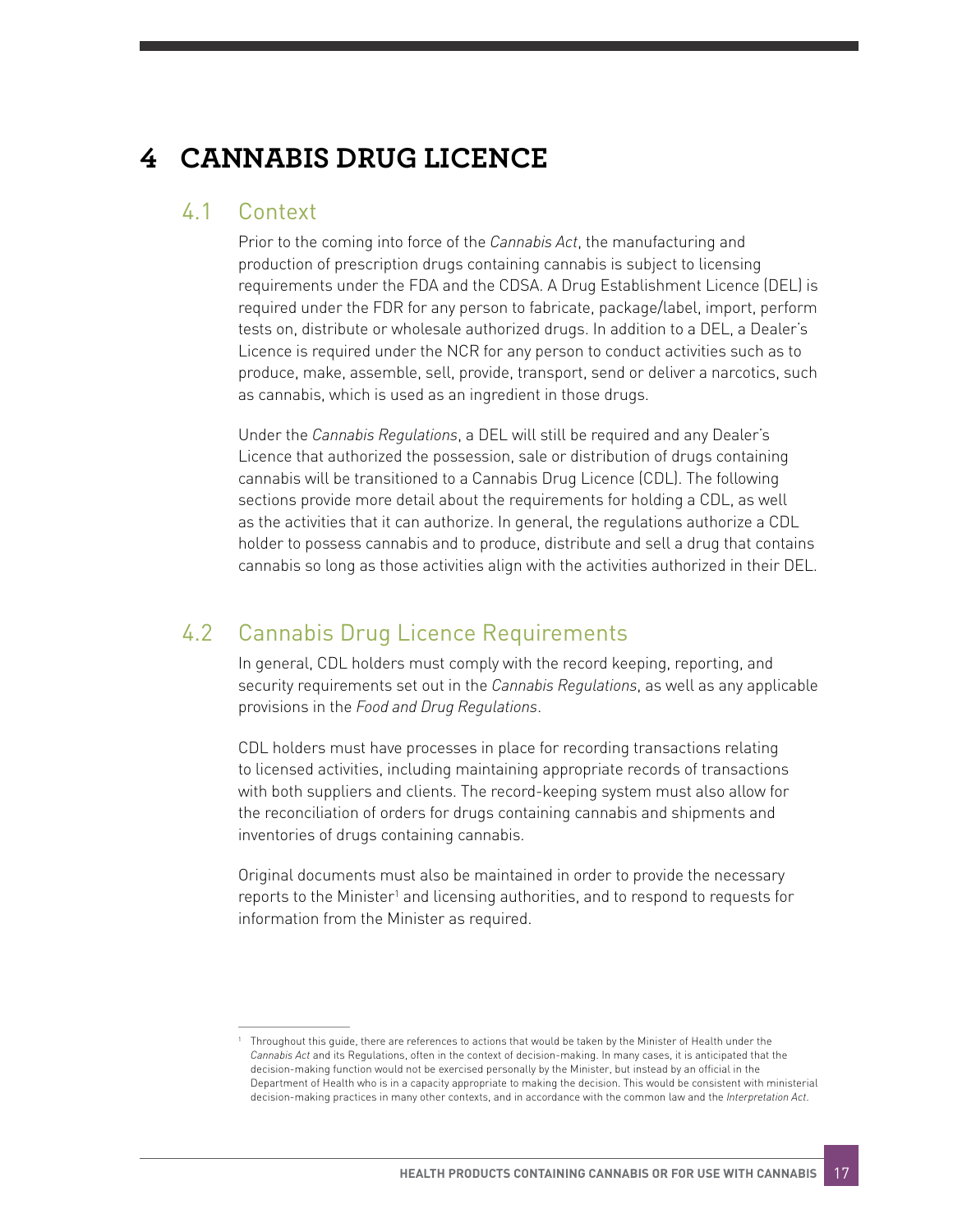For physical security requirements, CDL applicants have the option of choosing to comply with one of two systems. They can comply with the [Directive on Physical](https://canada-preview.adobecqms.net/en/health-canada/services/drugs-medication/cannabis/laws-regulations/regulations-support-cannabis-act/directive-physical-security-requirements.html)  [Security Requirements for Controlled Substances and Drugs Containing Cannabis](https://canada-preview.adobecqms.net/en/health-canada/services/drugs-medication/cannabis/laws-regulations/regulations-support-cannabis-act/directive-physical-security-requirements.html) (the Security Directive) as referenced in Part 8 of the *Cannabis Regulations*, or they can choose to comply with the security requirements under Part 4 of the *Cannabis Regulations*. The Security Directive has different requirements based on the amount of cannabis and controlled substances being stored at the site and can require secure vaults for larger amounts. The requirements under Part 4 of the *Cannabis Regulations* are focused on ensuring a secure perimeter and controlling access to key areas at licensed sites, and vary according to the amount of cannabis sold or distributed to them. For more information regarding the security requirements please see the [Cannabis Licensing Application Guide](https://www.canada.ca/en/health-canada/services/publications/drugs-health-products/cannabis-licensing-guide.html).

Under Part 8 of the *Cannabis Regulations*, the holder of a CDL must also retain the services of certain key individuals with responsibility for the management of licensed activities or the supervision of authorized activities. This includes a Senior Person in Charge, a Qualified Person in Charge, and the option of having Alternates for the Qualified Person in Charge. CDL applicants must provide a criminal record check for these individuals as part of their application, to ensure they are compliant with the eligibility requirements of the regulations.

For more information on how to apply for a CDL, please see Annex A.

#### 4.3 Authorizations for Sale

CDL holders are authorized to sell drugs containing cannabis to organizations and individuals listed in the *Cannabis Regulations*, including:

- Cannabis Drug Licence holders
- Pharmacists
- Practitioners (e.g., physicians, veterinarians)
- Hospital employees (e.g., individual in charge of a hospital)
- Researchers
- Analytical Testers
- Licensed Dealers or another holder of a licence issued under the *Cannabis Regulations* for the purposes of destruction

It should also be noted that CDL holders cannot sell a drug containing cannabis to pharmacists or practitioners who are named in a notice, as described in section 6 of this document.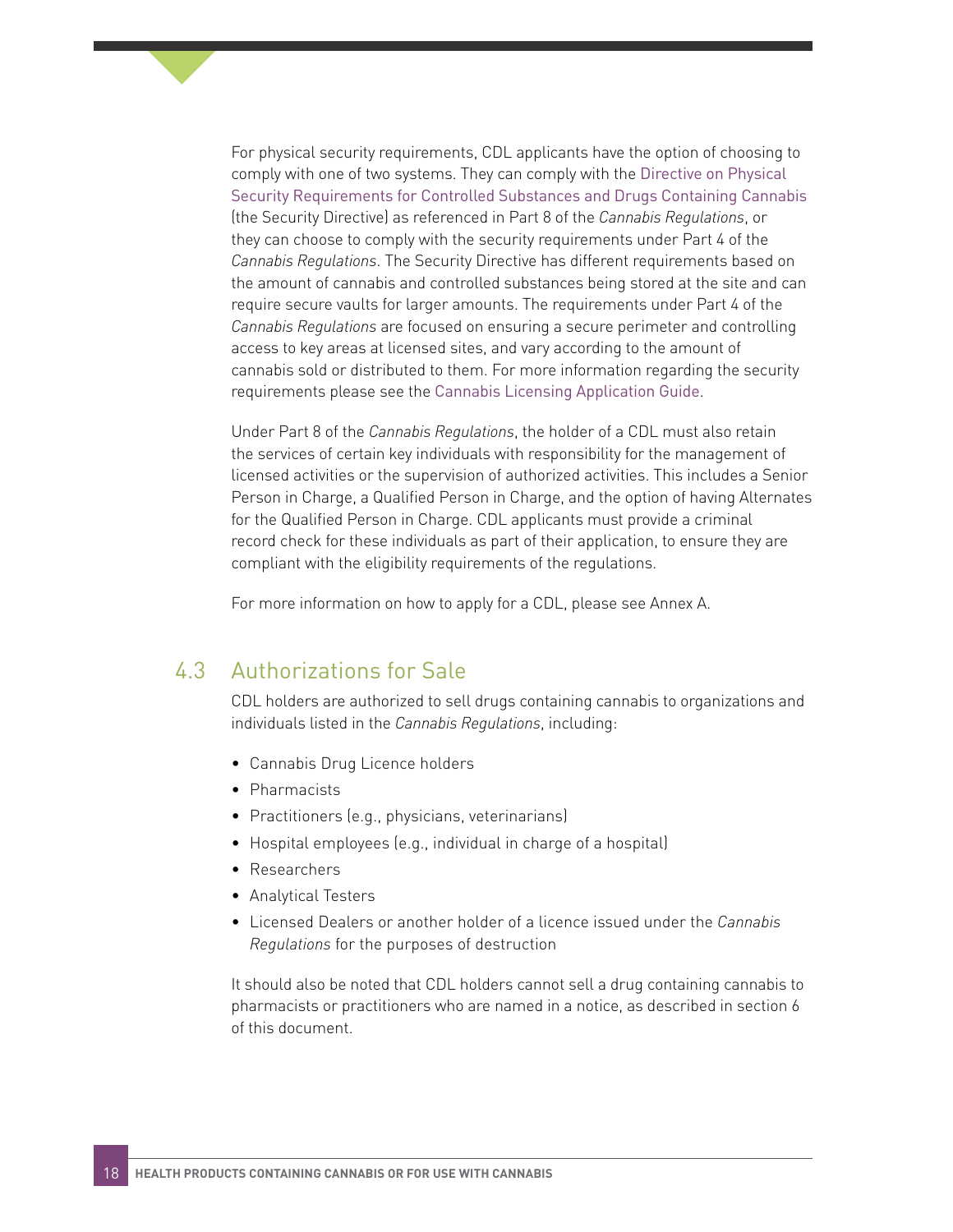# **5** *CANNABIS ACT* **RESTRICTIONS AND AUTHORIZATIONS THAT APPLY TO HEALTH PRODUCTS**

### 5.1 Context

The definition of cannabis in the *Cannabis Act* includes any part of the cannabis plant, with a few exceptions, as well as the phytocannabinoids found in or produced by the plant, regardless of how they are obtained. The parts of the plant that fall outside of this definition are identified in Schedule 2 of the Act and generally do not contain phytocannabinoids in significant levels (i.e., non-viable seeds; mature stalks without any leaf, flower, seed or branch; fibre derived from such a stalk; or the roots). This broad definition means that any health product containing cannabis, including phytocannabinoids, is subject to the *Cannabis Act*, and that all of its prohibitions apply unless regulatory authorizations or exemptions are sought to enable certain activities.

### 5.2 Prescription Drugs (for human or veterinary use)

Access to prescription drugs is subject to a number of controls under the *Food and Drug Regulations*. In general, only provincially authorized practitioners can provide prescriptions for these drugs, and they can only be dispensed by a provincially licenced pharmacist. The oversight of these healthcare professionals helps to limit Canadians' access to prescription drugs, and ensures their use is subject to necessary medical advice and care.

Given the well-established access controls already in place for prescription drugs, a number of prohibitions under the *Cannabis Act* would be duplicative or unnecessarily limit practitioners' ability to care for their patients. As such, the *Cannabis Regulations* provide the necessary authorizations and exemptions to subject prescription drugs containing cannabis to similar controls to the existing ones. This includes authorizing:

- the sale of any dosage form authorized by Health Canada as safe and effective (i.e., prescription drugs are not limited to the permitted classes for sale listed in Schedule 4 of the *Cannabis Act*, and may include substances prohibited in Schedule 5);
- the possession of prescription drugs in accordance with a prescription for personal use without affecting public possession limits (i.e., an adult may possess prescription drugs for personal use in addition to the 30g of dried cannabis, or its equivalent, that they are permitted to possess in public);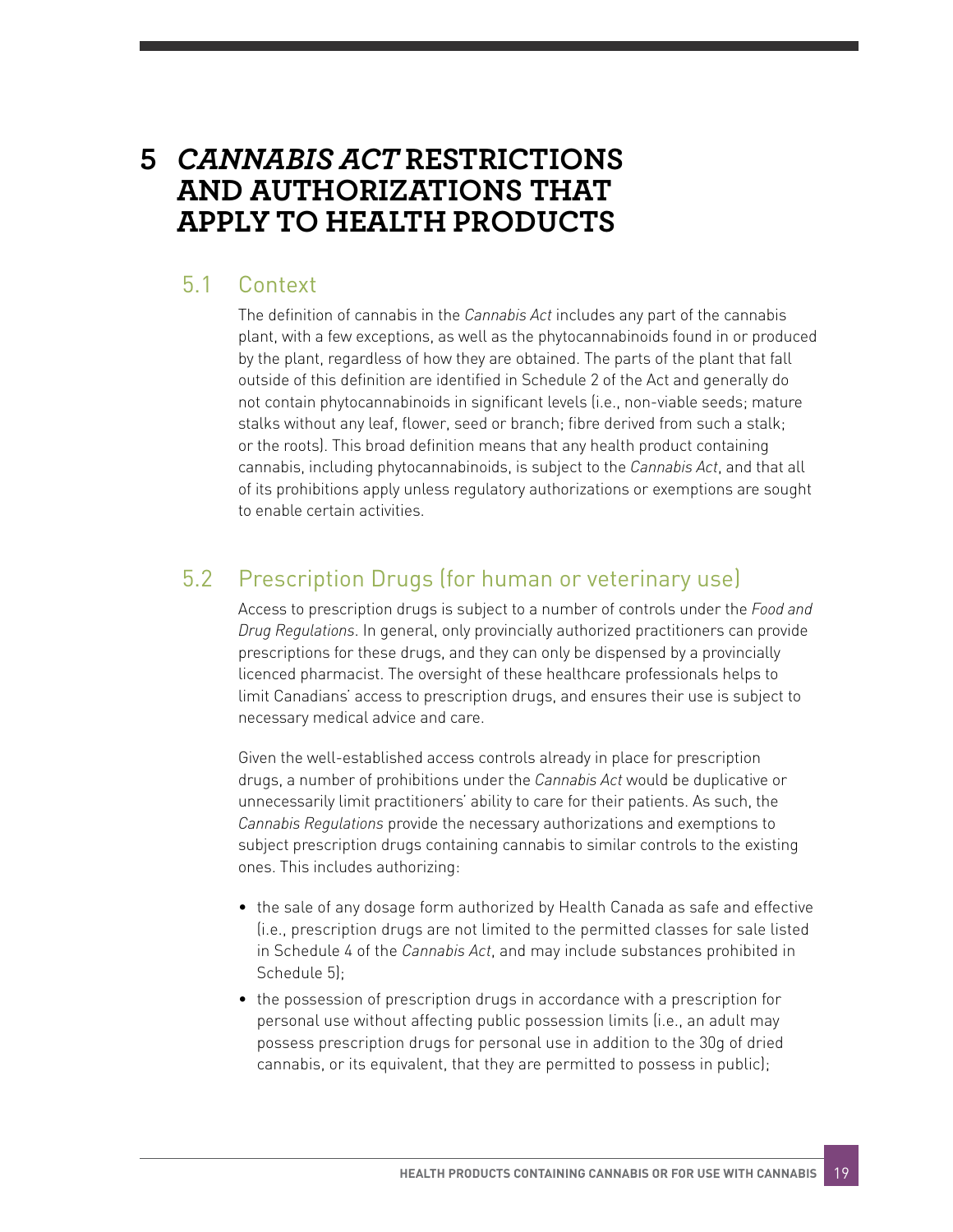- the use of an illustration that depicts an animal on the package or label of a drug for veterinary use, so long as the animal depicted is the same as the animal for which the drug is intended; and,
- pediatric formulations of prescription drugs to be presented in a way that helps administer the product to children for therapeutic purposes (e.g., flavour).

The *Cannabis Regulations* also authorize drug manufacturers to promote prescription drugs containing cannabis in the same way as any other approved prescription drug, including authorizing:

- the promotion of prescription drugs by communication of their name, price and quantity, subject to advertising restrictions of the *Food and Drugs Act*; and,
- the use of prescription drug brand names, as well as the name of DIN holders, in sponsoring promotional events or in the name of a cultural or sports facility.

The packaging and labelling of prescription drugs containing cannabis will be controlled under the existing requirements of the *Food and Drug Regulations*. Therefore, prescription drugs will not be subject to the packaging and labelling requirements of the *Cannabis Regulations* that apply to cannabis products. However, the packaging and labelling prohibitions at the level of the *Cannabis Act* (e.g., cannot appeal to young persons, use testimonials, depict a person, or use lifestyle advertising) continue to apply to prescription drugs, unless otherwise authorized.

### 5.3 Natural Health Products and Veterinary Health Products

Natural health products and veterinary health products are only permitted to include parts of the cannabis plant that are not subject to the *Cannabis Act*  (i.e., parts of the cannabis plant listed on Schedule 2, or cannabis derivatives produced in accordance with the *Industrial Hemp Regulations* that do not contain isolated or concentrated phytocannabinoids or synthetic duplicates of such phytocannabinoids), therefore these products are not subject to any of the *Cannabis Act'*s restrictions or prohibitions. Health Canada may request a Certificate of Analysis to identify the levels of phytocannabinoids in the above-mentioned parts.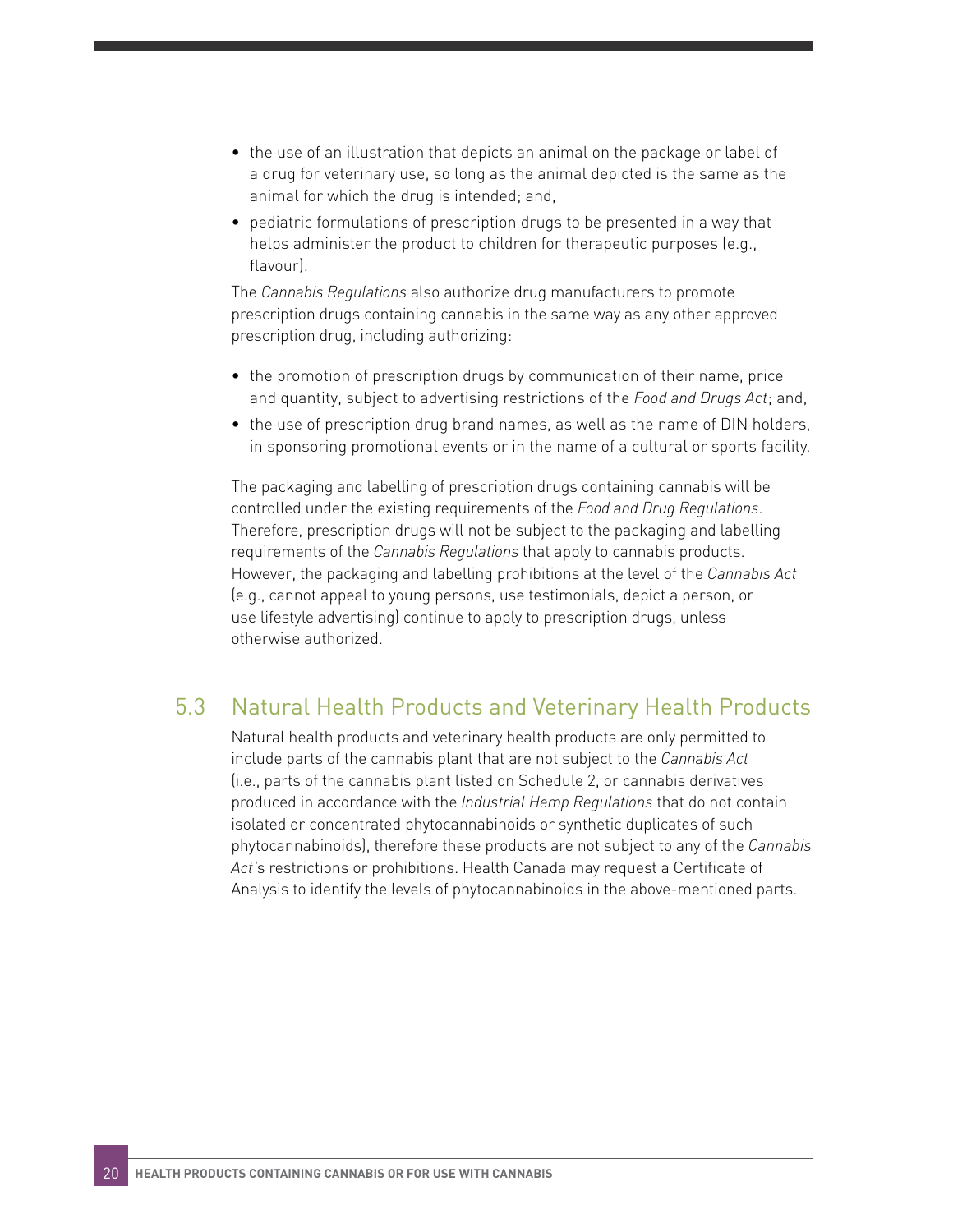### 5.4 Medical Devices

As indicated in section 3.6, medical devices containing cannabis or for use with cannabis are subject to the requirements of the *Food and Drugs Act* and the *Medical Devices Regulations*. In addition, these devices fall under the definition of a cannabis accessory in the *Cannabis Act*. Accordingly, they are subject to the *Cannabis Act*, and would be subject to its prohibitions without regulatory authorizations or exemptions. To ensure that only appropriate controls apply to these devices, the regulations provide the necessary authorizations and exemptions.

The *Cannabis Regulations* authorize, pursuant to a prescription, the sale to a young person of a medical device that delivers, or is in combination with, a prescription drug containing cannabis. The Regulations also include authorizations and exemptions for combination products that are authorized as drugs to be promoted in the same way as approved prescription drugs, including authorizing:

- their promotion by communication of their name, price and quantity, subject to advertising restrictions of the *Food and Drugs Act; and,*
- the use of their brand names, as well as the name of DIN holders, in sponsoring promotional events or in the name of a cultural or sports facility.

Devices with claims for use in consuming cannabis for medical purposes are fully subject to the prohibitions and requirements that apply to cannabis accessories under the *Cannabis Act* and associated Regulations. This includes restrictions on the sale and display to young persons, as well as restrictions on product traits or attributes that appeal to youth. However, a young person who has received a medical document from their doctor will still be able to purchase a cannabis accessory (including a licensed medical device) from a holder of a licence for sale under the *Cannabis Regulations*.

Test kits that are regulated as medical devices under the MDR (i.e., in-vitro diagnostic devices that contain cannabis as a reagent or other component) are also regulated under the *Cannabis Act*. The *Cannabis Regulations* provide a number of authorizations and exemptions from the *Cannabis Act* to allow for activities such as sale, importation, possession and distribution of test kits containing cannabis and includes requirements for their registration, similar to the previous requirements under the CDSA. Any applications for new test kits containing cannabis would continue to be examined through the existing review process for medical devices under the MDR, and also be reviewed as test kits under the *Cannabis Regulations*.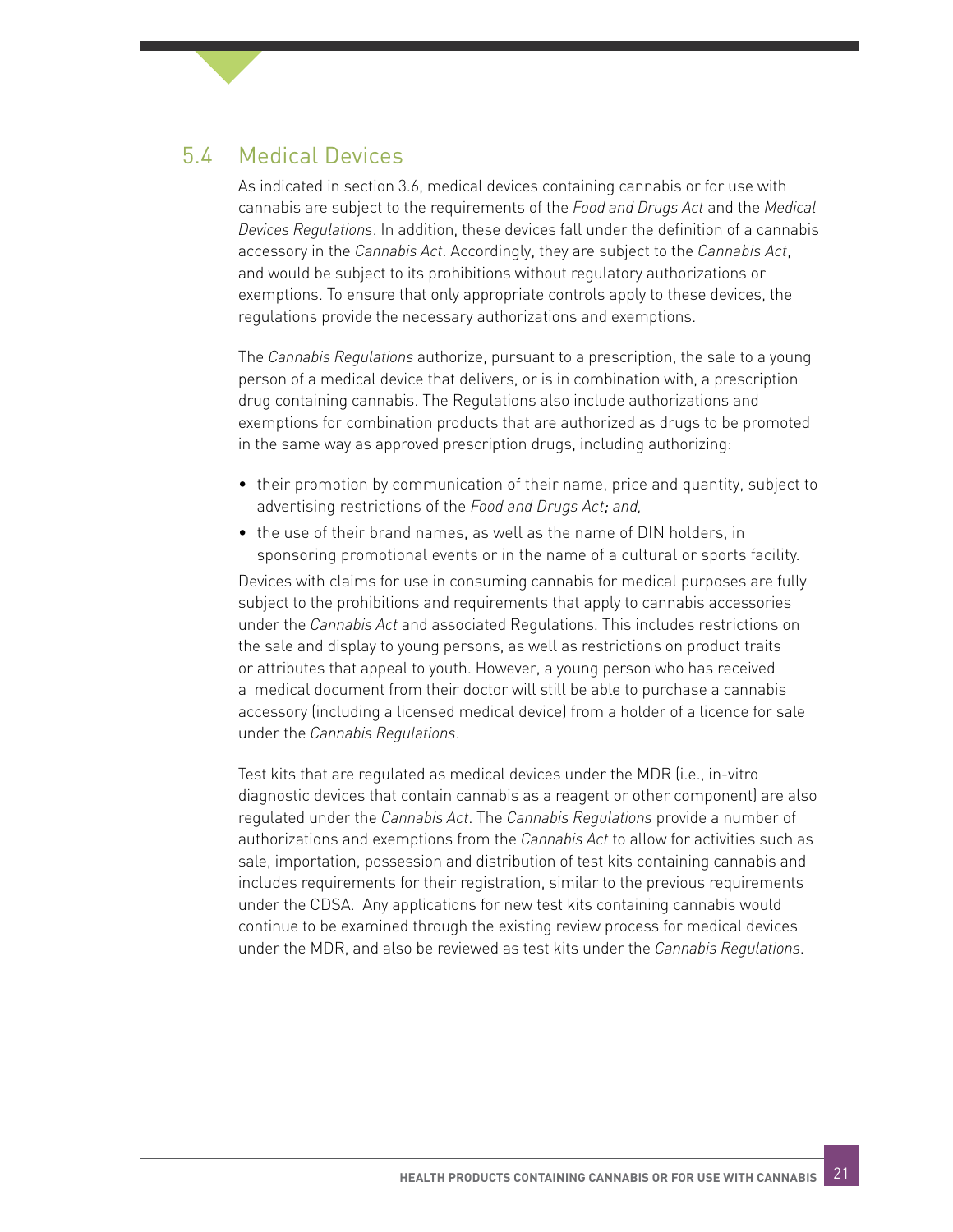### **6 PRACTITIONERS, PHARMACISTS AND HOSPITALS**

#### 6.1 Context

Under the current legal framework for controlled substances, including cannabis, the NCR authorize a specific set of practitioners to perform activities with drugs containing controlled substances, and also impose certain obligations in relation to these activities.

Upon their coming into force, the *Cannabis Regulations* will authorize practitioners (human and veterinary) to prescribe approved drugs containing cannabis so long as they are entitled by their respective province or territory to treat patients with prescription drugs. This is consistent with the approach for other approved prescription drugs.

As it relates to prescription drugs, the *Cannabis Regulations* largely mirror the NCR framework that previously applied to cannabis in respect of possession, sale and distribution, record keeping and reporting. As this document is only intended to summarize the main points of the content of the new *Cannabis Regulations*, please refer to the Regulations in their entirety.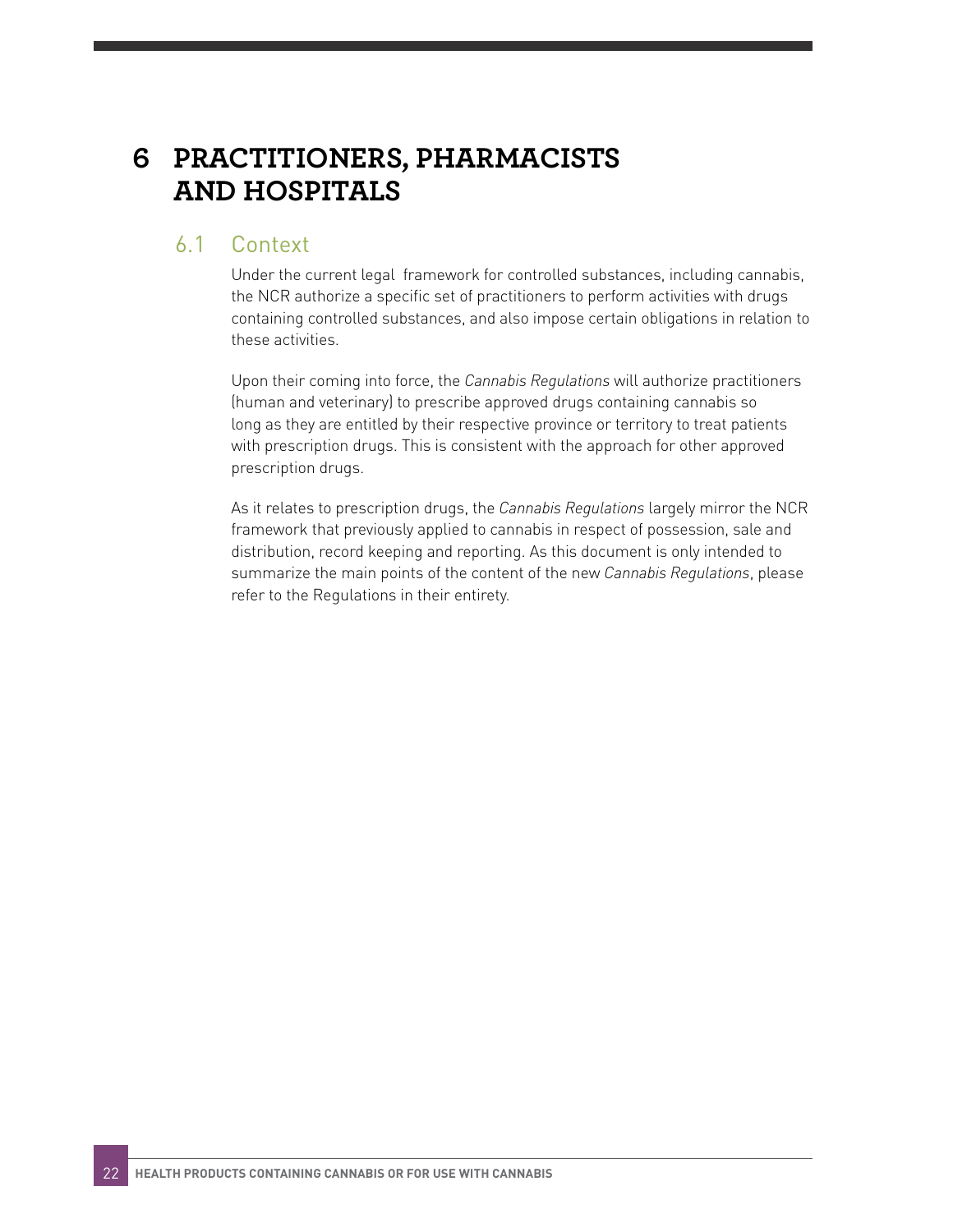### 6.2 Authorizations

#### *Pharmacists*

Pharmacists will be authorized to possess drugs containing cannabis as prescribed in the *Cannabis Regulations*, and will be authorized to sell, distribute and administer those drugs to a person who:

- is exempt from the prohibition on possession; or
- has a written order or prescription from a practitioner.

To address the needs of an emergency situation, the Regulations also authorize the sale of a prescription drug containing cannabis from one pharmacist to another.

#### *Practitioners*

A practitioner is authorized to administer a drug containing cannabis to an individual or an animal, or to sell or distribute such a drug for an individual or animal in their care if the drug is required for the condition for which they are receiving treatment.

#### *Hospitals*

In general, the authorization of the individual in charge of a hospital is required before a prescription drug containing cannabis can be sold, distributed or administered by the hospital. These activities must also be in accordance with a prescription or written order.

To address the needs of an emergency situation, the Regulations also authorize, with some prescribed conditions, the sale or distribution of a prescription drug containing cannabis to an employee, practitioner or pharmacist in another hospital.

### 6.3 Obligations

The *Cannabis Regulations* set out record keeping requirements that ensure any transactions with drugs containing cannabis are documented. When drugs are sold to patients pursuant to a prescription, or between professionals pursuant to a written order, whether it is for return, destruction, or in an emergency situation, details about the drug must be recorded. Records are to be maintained for a period of at least two years.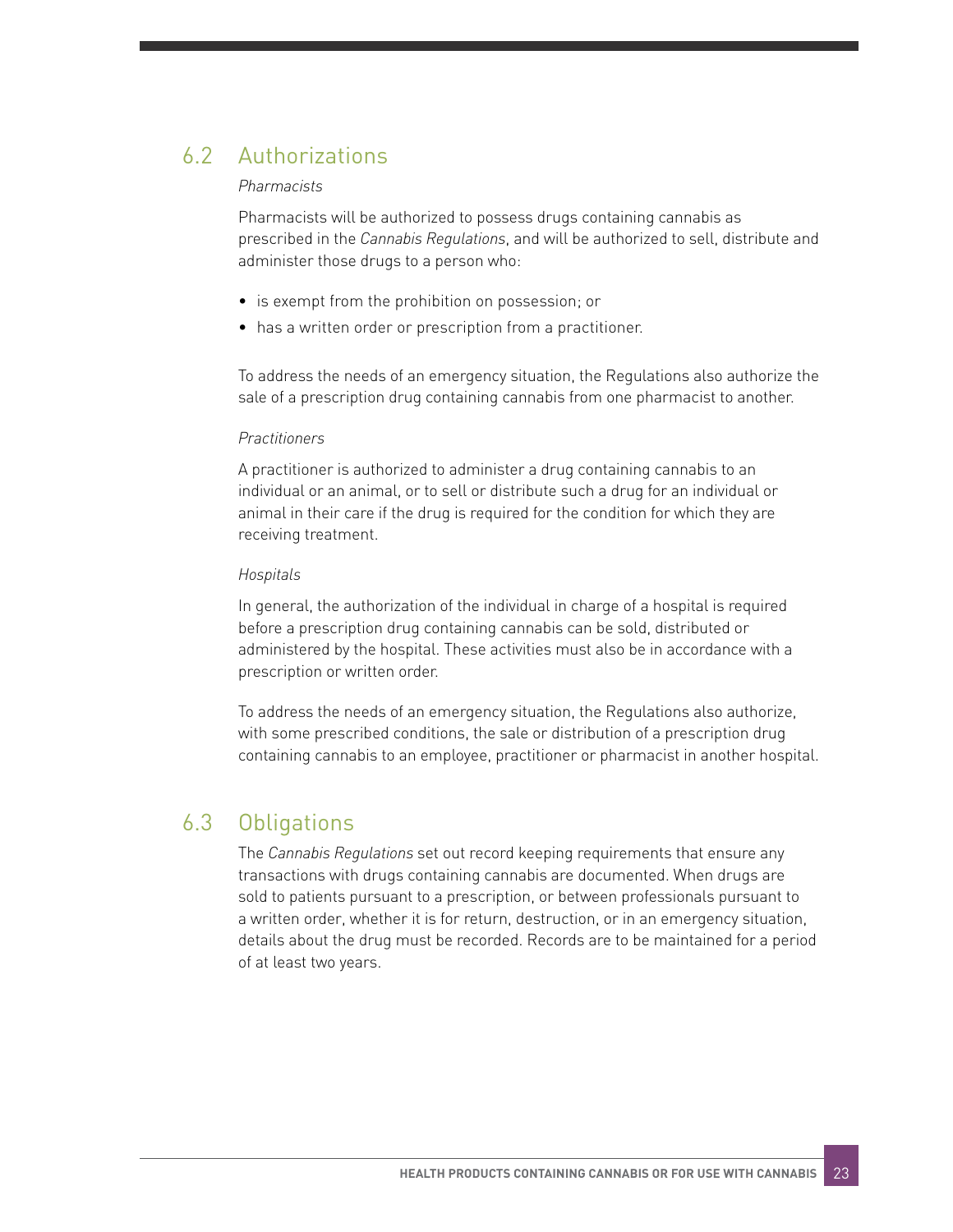### 6.4 Notices

Additional controls are required to regulate the sale and distribution of health products containing cannabis to health professionals who have been sanctioned by their provincial or territorial college or where Health Canada has become aware of other compliance issues. The *Cannabis Regulations* set out the circumstances where the Minister must issue a notice stating that drugs containing cannabis must not be sold or distributed to the pharmacist or practitioner named in a notice. The notices also serve to prevent prescriptions or orders for drugs containing cannabis issued by that practitioner from being filled. These circumstances are:

- a. the pharmacist or practitioner named in the notice made a request to the Minister to issue the notice;
- b. the pharmacist or practitioner contravened a rule of conduct, in relation to cannabis, established by the provincial professional licensing authority, and that licensing authority has requested the Minister to issue the notice;
- c. the pharmacist or practitioner is convicted of an offence set out in the *Cannabis Regulations*; *or*
- d. the Minister has reasonable grounds to believe that the pharmacist or practitioner contravened the applicable parts of the regulations.

The Minister also has the discretion to issue a notice if a number of other circumstances exist. Notices are issued to the pharmacist or practitioner named in the notice, all CDL holders, all pharmacies and applicable provincial professional licensing authorities in the province where the pharmacists or practitioner is entitled to practice, and any applicable provincial professional licensing authority in any other province if they request a copy. When a practitioner is named in a notice, all pharmacies in an adjacent province will also receive the notice.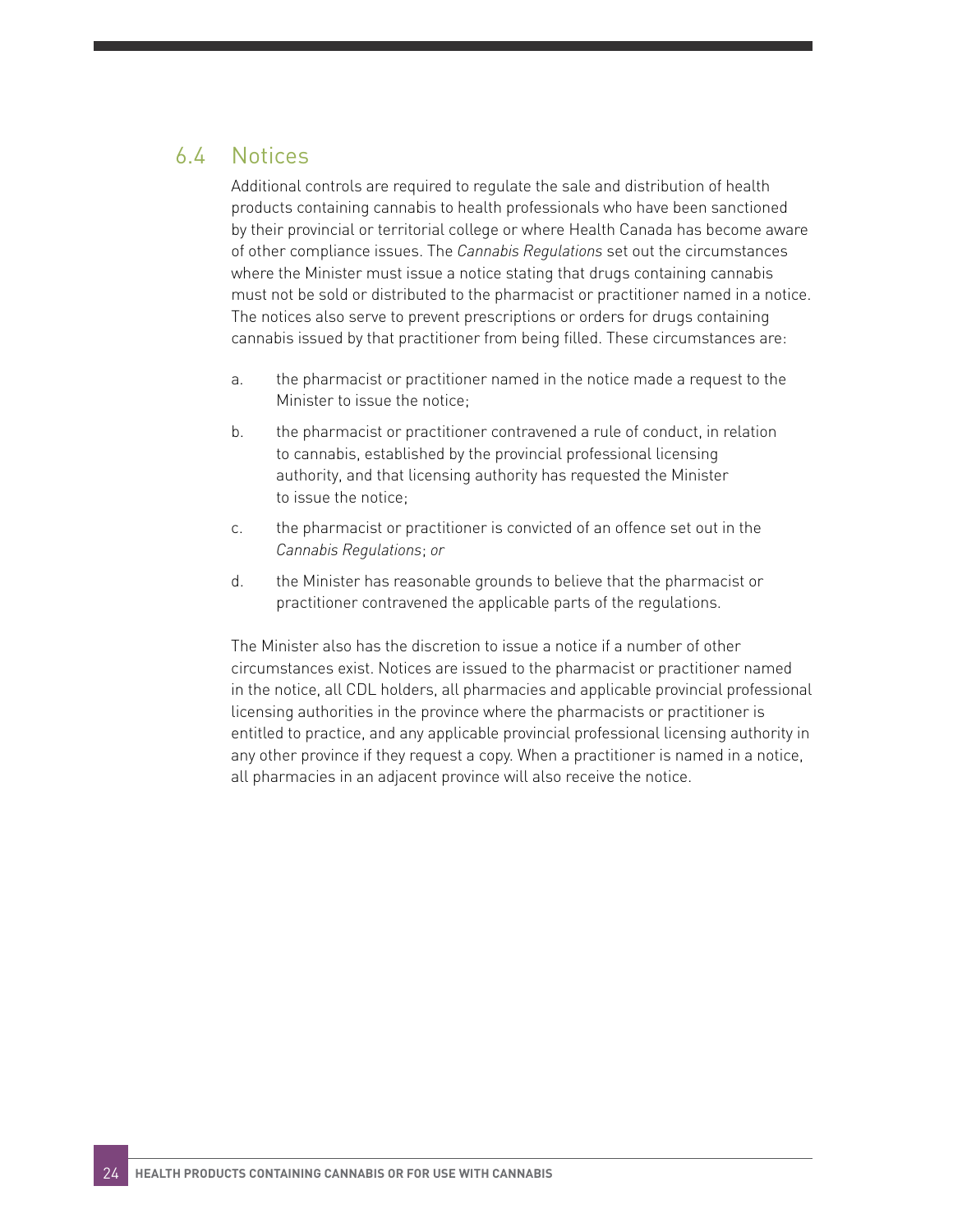### 6.5 Other

#### *Security Obligations*

Practitioners, pharmacists and individuals in charge of a hospital are required to protect drugs containing cannabis against loss or theft and notify Health Canada if they become aware of a loss or theft within 10 days of becoming aware.

#### *Return and Destruction*

In addition to the general authorizations set out in the Regulations will allow practitioners, pharmacists, and hospitals to sell and distribute drugs containing cannabis, those individuals will also be authorized to sell and distribute drugs containing cannabis to the following federal licence holders for the purpose of inventory returns or for the destruction of those drugs:

- a. The holder of a CDL from which they received the drug for inventory returns; and,
- b. A holder of a dealer's licence under the NCR or a holder of a CDL for destruction.

For post-consumer returns, pharmacists may also sell or distribute a prescription drug containing cannabis to a holder of a dealer's licence under the NCR who specializes in destruction.

Rules related to handling and destruction of unserviceable stock and postconsumer returns for controlled substances that exist by virtue of the [section](https://www.canada.ca/en/health-canada/services/health-concerns/controlled-substances-precursor-chemicals/policy-regulations/policy-documents/section-56-class-exemption-pharmacists-sale-provision-narcotics-to-licensed-dealers-for-destruction.html)  [56 exemption under the CDSA](https://www.canada.ca/en/health-canada/services/health-concerns/controlled-substances-precursor-chemicals/policy-regulations/policy-documents/section-56-class-exemption-pharmacists-sale-provision-narcotics-to-licensed-dealers-for-destruction.html), will continue to apply for cannabis. The following guidance document can be relied upon to clarify the recommended procedures for the collection, handling, and destruction of post-consumer returns and unserviceable stock of cannabis.

[Guidance Document: Handling and Destruction of Unserviceable Stock Containing](https://www.canada.ca/en/health-canada/services/health-concerns/controlled-substances-precursor-chemicals/controlled-substances/compliance-monitoring/compliance-monitoring-controlled-substances/unserviceable-stock.html)  [Narcotics, Controlled Drugs or Targeted Substances](https://www.canada.ca/en/health-canada/services/health-concerns/controlled-substances-precursor-chemicals/controlled-substances/compliance-monitoring/compliance-monitoring-controlled-substances/unserviceable-stock.html)

[Guidance Document: Handling and Destruction of Post-consumer Returns](https://www.canada.ca/en/health-canada/services/health-concerns/controlled-substances-precursor-chemicals/controlled-substances/compliance-monitoring/compliance-monitoring-controlled-substances/post-consumer-returns.html)  [Containing Narcotics, Controlled Drugs or Targeted Substances](https://www.canada.ca/en/health-canada/services/health-concerns/controlled-substances-precursor-chemicals/controlled-substances/compliance-monitoring/compliance-monitoring-controlled-substances/post-consumer-returns.html)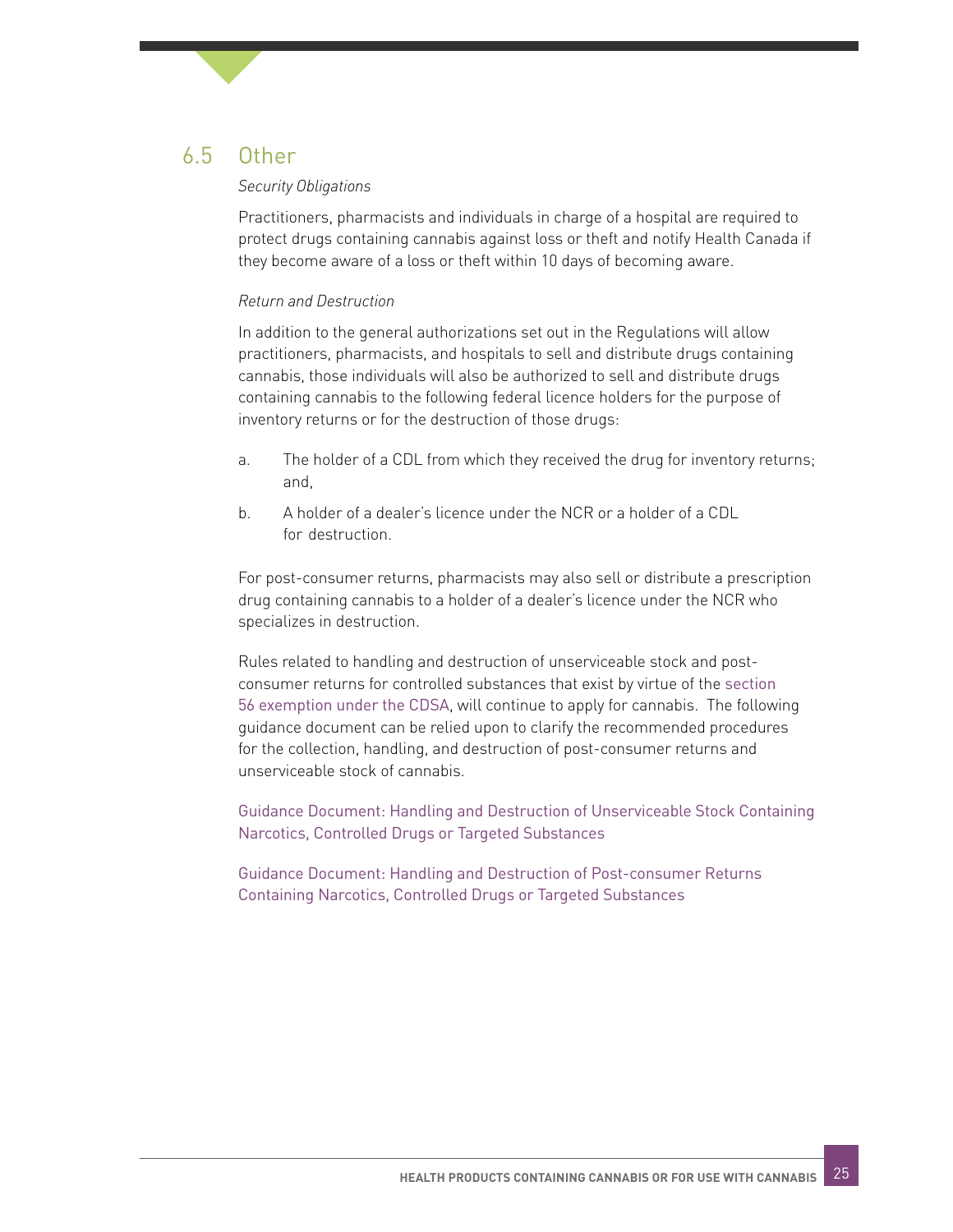### **7 ADDITIONAL REQUIREMENTS**

### 7.1 Import and Export

Under the *Cannabis Regulations*, a holder of a licence is authorized to import or export cannabis for medical or scientific purposes if they also hold an import or export permit. Cannabis Drug Licence holders seeking to import or export cannabis to be used as an ingredient in health products, or health products containing cannabis in final dosage format, are subject to the requirement to obtain an import or export permit from Health Canada for those activities. This is required for each shipment of cannabis that is imported or exported.

The import and export of drugs containing cannabis, or of cannabis to be used as an Active Pharmaceutical Ingredient, must also comply with the requirements of the *Food and Drugs Act* (e.g., Drug Establishment Licence).

The holder of an import or export permit is also authorized to possess, transfer, transport, send, or deliver, or in the case of export, sell, the shipment of cannabis to the extent necessary for the import or export. The permit is issued by the Minister of Health, and has a specific validity period. Refer to [www.canada.ca/cannabis](http://www.canada.ca/cannabis) for further information.

It is important to note that there is no provision to allow a traveller to import/export cannabis on their person. This can only be authorized through a section 140 exemption under the *Cannabis Act*, or a section 56 exemption under the *Controlled Drugs and Substances Act* that continues to apply under the transitional provisions of the *Cannabis Act*.

The [Section 56 Class Exemption For Travelers Who Are Importing or Exporting](https://www.canada.ca/en/health-canada/services/health-concerns/controlled-substances-precursor-chemicals/policy-regulations/policy-documents/section-56-class-exemption-travellers-who-importing-exporting-prescription-drug-products-containing-narcotic-controlled-drug.html)  [Prescription Drug Products Containing a Narcotic or a Controlled Drug](https://www.canada.ca/en/health-canada/services/health-concerns/controlled-substances-precursor-chemicals/policy-regulations/policy-documents/section-56-class-exemption-travellers-who-importing-exporting-prescription-drug-products-containing-narcotic-controlled-drug.html) authorizes the personal import and export of prescription drugs containing cannabis (such as Sativex) under certain conditions, and continues to apply. This exemption has no stated expiration date, so it remains in force until it is revoked or amended.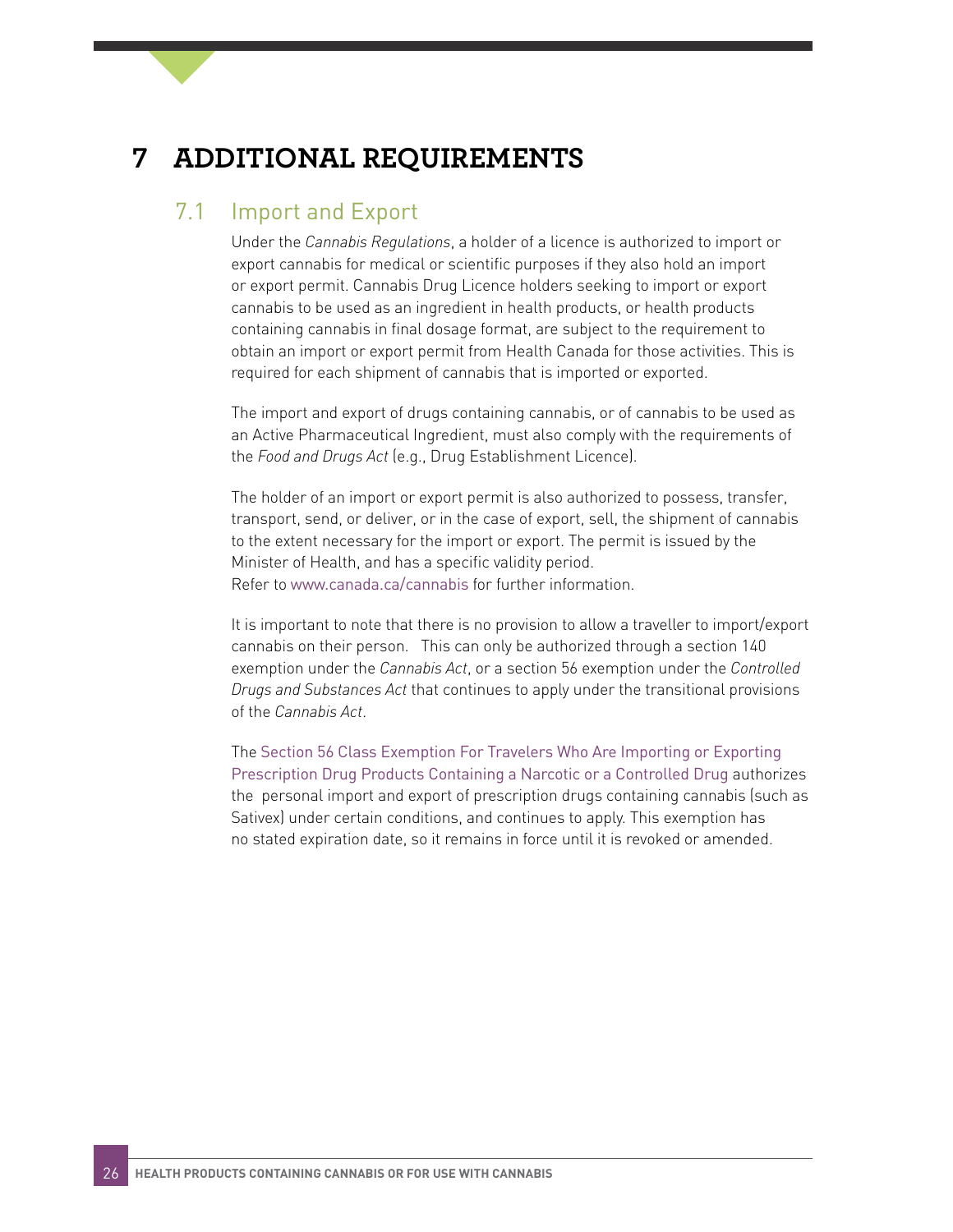# **8 ANNEX A: CANNABIS DRUG LICENCE APPLICATION DETAILS**

In order to obtain a CDL under the *Cannabis Act* and its Regulations, certain requirements must be met. *The Cannabis Act* establishes that an application for a licence must be filed with Health Canada in the form and manner specified by the Minister of Health and set out the information required by the Minister.

In general, CDL holders must comply with the record keeping, reporting, and physical and personnel security requirements of the Regulations.

A summary of key requirements that must be met in order to obtain a CDL include:

- Having a valid **Establishment License** (DEL) authorized under the FDA for specific activities:
	- − For possession of cannabis under the *Cannabis Act*, a DEL for fabricating, packaging/labelling, distributing, importing, wholesaling or testing a drug containing cannabis
	- − For production of a drug containing cannabis under the Cannabis Act, a DEL for fabricating the drug, or
	- − For sale of a drug containing cannabis under the *Cannabis Act*, a DEL for packaging/ labeling, distributing, importing or wholesaling the drug
- The addresses of the buildings in the EL must be the same as the building for the CDL application
- • **Key Individuals:** Details on the licence holder. In addition, the following must be identified:
	- − **Senior Person in Charge:** An applicant for a cannabis drug licence must retain the services of an individual as the senior person in charge who has overall responsibility for management of the activities with respect to cannabis that are specified in the licence application. The Senior Person in Charge is considered the representative of the applicant. This individual is the official point of contact for Health Canada.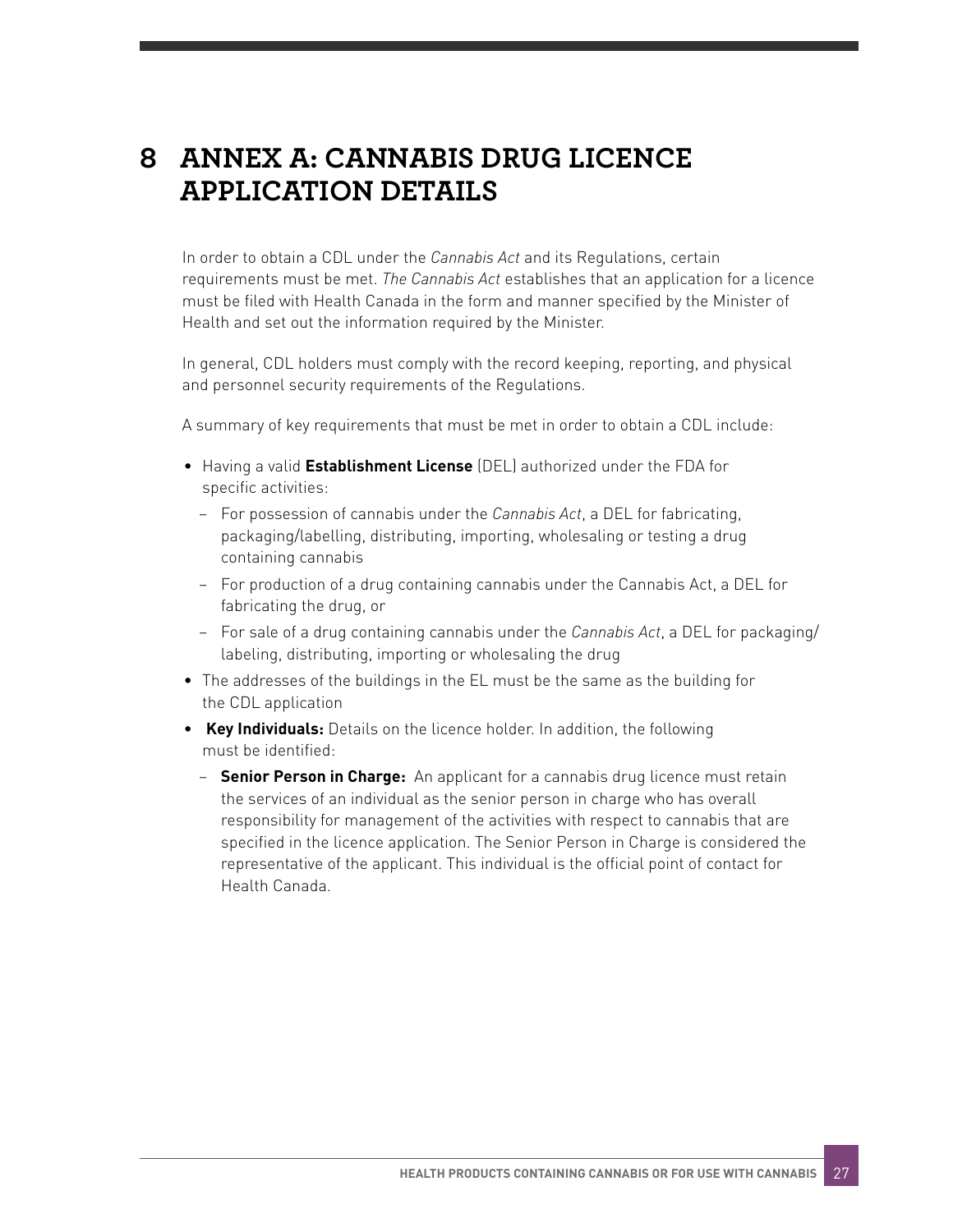- **Qualified Person in Charge:** An applicant for a cannabis drug licence must retain the services of an individual as the qualified person in charge who is responsible for supervising the activities with respect to cannabis that are specified in the licence application and for ensuring, on behalf of the applicant, that those activities comply with these Regulations. To assess the qualifications of the proposed Qualified Person in Charge, the applicant must submit information as to how the qualified Person in Charge meets the requirements (knowledge/experience, familiarity with the Act and Regulations, appropriate diplomas/degree). A qualified alternate may be identified. This alternate must be identified in advance and requires approval by Health Canada because there are specific qualifications for this position.
- − For both of these individuals, a document issued by a **Canadian police force** in relation to them is required indicating whether, during the 10 years before the day on which the application is submitted, the person was convicted of an offence as specified in section 151 in the *Cannabis Regulations*, such as a designated offence under the *Cannabis Act* or an offence involving a criminal organization under the *Criminal Code*.
- **Site Details:** This includes the site address, a site survey, an aerial view, and specific details on the buildings and rooms. The proposed site address must be the same as the address under which the applicable establishment licence has been issued. In addition, each building must be included on the DEL for the corresponding activities. As well, site ownership information is required if the applicant is not the owner of the site.
- Details describing how **Physical Security Requirements** will be met. For physical security requirements, CDL applicants have the option of choosing to comply with one of two systems. They can comply with the *Directive on Physical Security Requirements for Controlled Substances and Drugs Containing Cannabis* (the Security Directive) referenced in Part 8 of the *Cannabis Regulations*, or they can choose to comply with the security requirements for holding a licence for processing under the *Cannabis Regulations*. The Security Directive has different requirements based on the amount of cannabis being stored at the site and can require secure vaults for larger amounts. The requirements for a processing licence are focused on ensuring a secure perimeter and controlling access to operations and storage areas and vary according to the amount of cannabis sold or distributed to them. For more information, see the [Security Directive](https://www.canada.ca/en/health-canada/services/drugs-medication/cannabis/laws-regulations/regulations-support-cannabis-act/directive-physical-security-requirements.html).
- Information demonstrating how any **Record Keeping and Reporting** requirements will be met.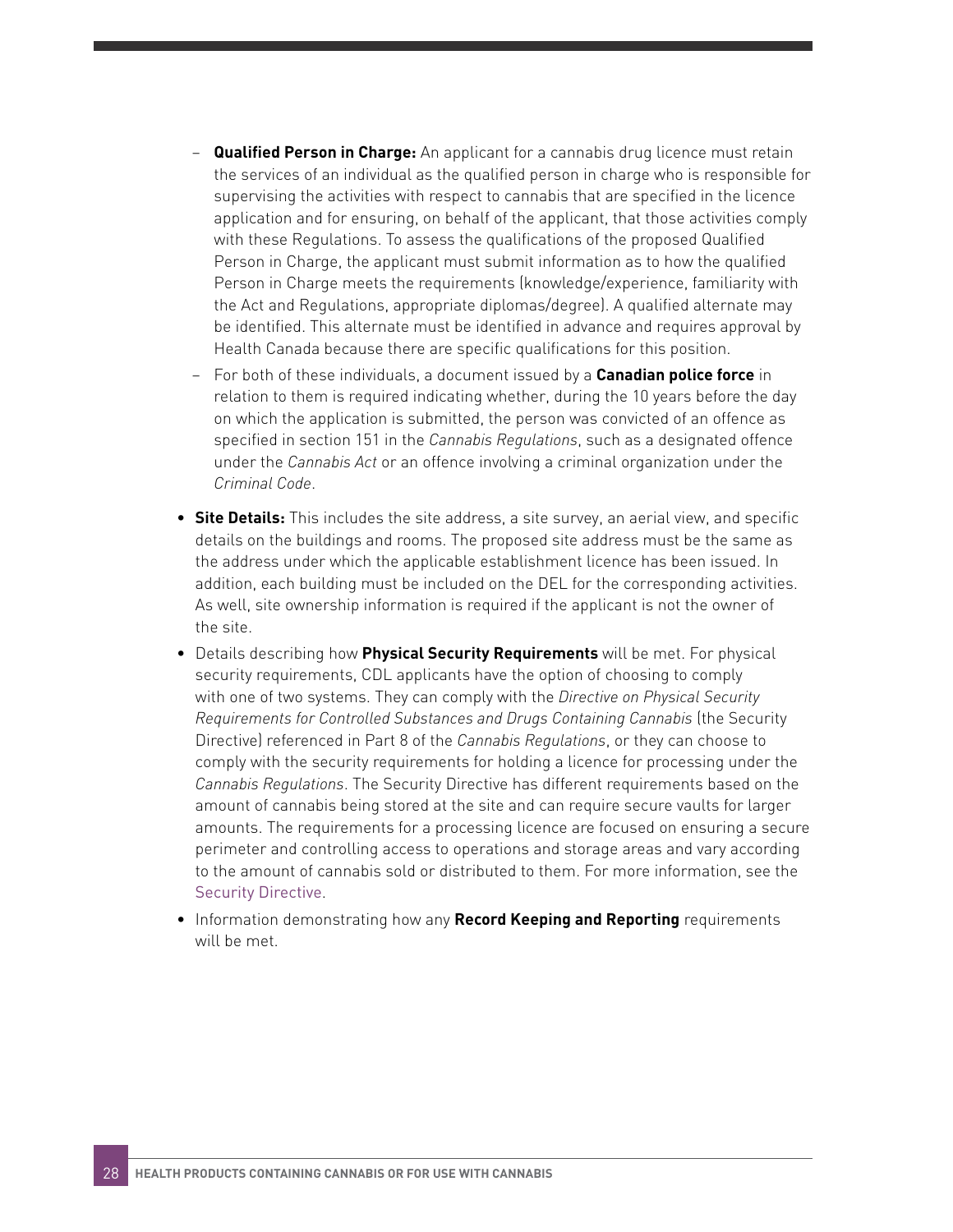

Once all licence application requirements are met, a CDL is granted by Health Canada. Licensees must meet all of the relevant regulatory requirements set out in the *Cannabis Act* and its Regulations. Any desired changes to the licence parameters could result in the need to amend a licence, which requires notification and approval in advance of making the change. The Regulations and additional Health Canada guidance should be referred to for more information.

For more information on other classes of licences under the *Cannabis Act and* its Regulations*,* applicants may refer to the [Cannabis Licensing Application Guide](https://www.canada.ca/en/health-canada/services/publications/drugs-health-products/cannabis-licensing-guide.html) which sets out requirements for many of the licence classes and subclasses under the *Cannabis Regulations*, and how they must be submitted through the **Cannabis Tracking and Licensing System (CTLS).**